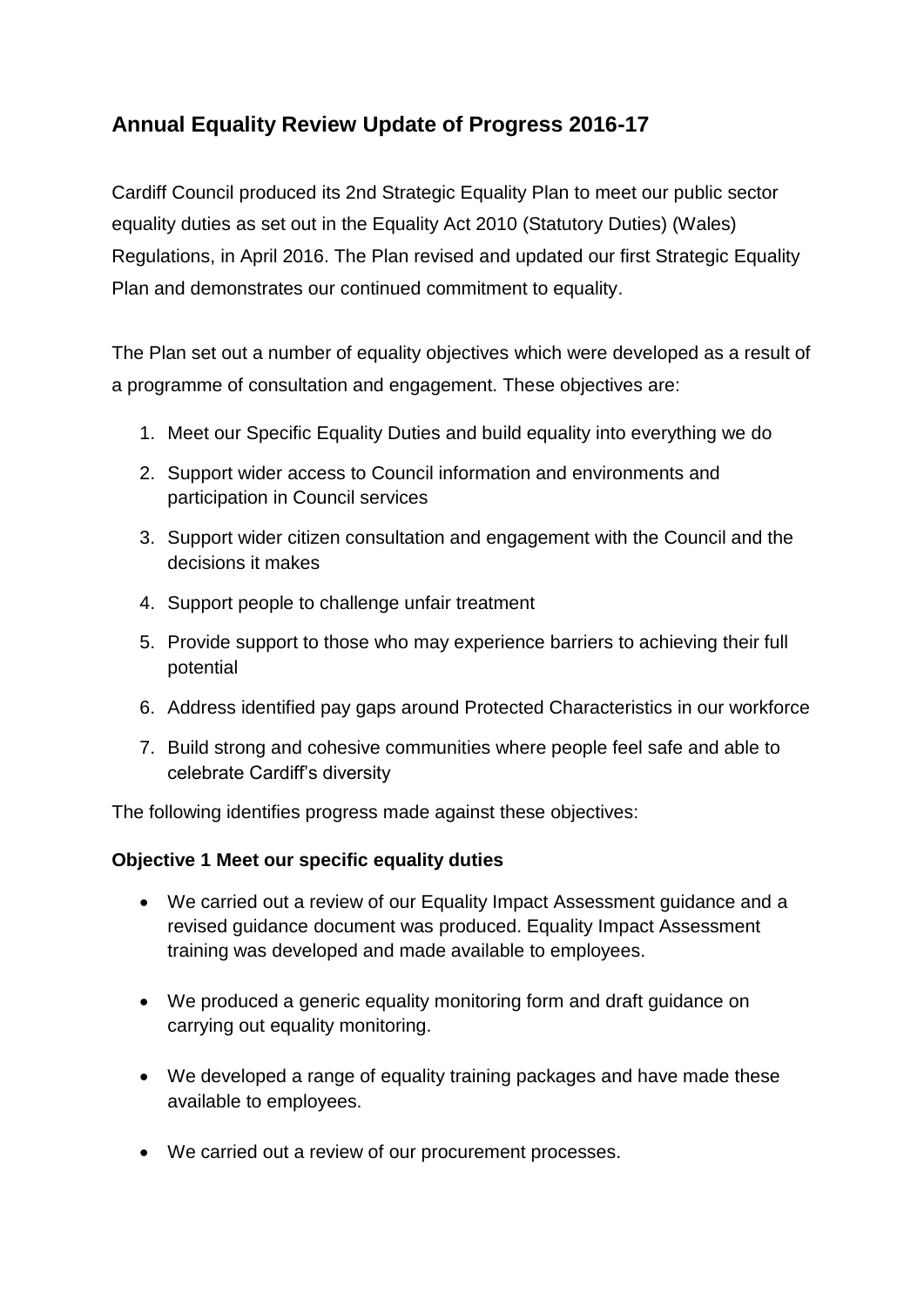### **Objective 2 Support wider access to Council information and environments and participation in Council services**

- We produced a briefing document on accessible communication and accessible communication guidance.
- We worked to ensure that the Council is compliant with the Welsh Language Standards. Guidance has been produced and made available with regular information communicated across all directorates.
- Cardiff Councils Access Focus Group continued to meet on a regular basis to enable the publics input in addressing accessibility in Cardiff's built environment.
- We updated our website to make it easier to find information.
- We carried out a review of our Reasonable Adjustments Policy, produced guidance and a frequently asked questions document to ensure employees are able to access reasonable adjustments.

### **Objective 3 Support wider citizen consultation and engagement with the Council and the decisions it makes**

- We produced draft accessible engagement and consultation guidelines for **Directorates**
- We continued to engage and consult in particular, we engaged with our Citizen's Panel, our 50+ forums (older people's forum) our Youth council our Access Focus Group and our 3rd Sector Partners.
- We included questions within our Ask Cardiff Surveys regarding being involved in engagement and consultation with Cardiff Council.
- We ran Employee Voice engagement events in order to hear from employees how we can improve service provision.
- We supported our various Equality Employee Networks (LGBT, BME, Women and Disability), to contribute to policy development.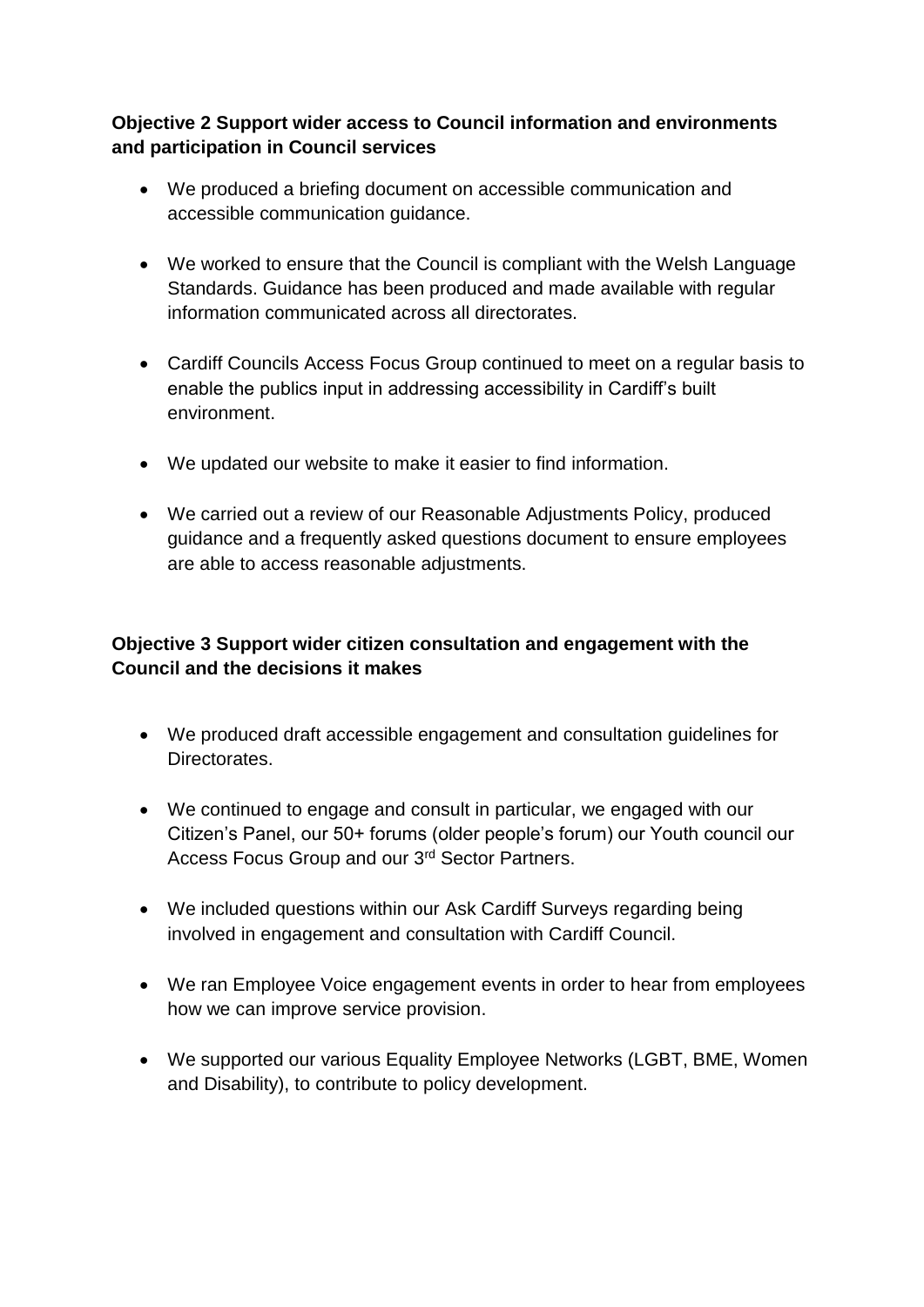### **Objective 4 Support people to challenge unfair treatment**

- We produced a briefing document identifying the various types of discrimination
- We supported Race Equality First to deliver a multi protected characteristic discrimination casework service
- We hosted the Cardiff Advice Service within our Central Hub.
- We promoted (to employees) our new Resolution Policy which replaced the Grievance and Bullying and Harassment policies.

### **Objective 5 Provide support to those who may experience barriers to achieving their full potential**

- We worked with our partners to promote the 'Cardiff Commitment' and its plans to get more of Cardiff's young people into education, employment and training with a progress report presented and published to Cardiff's Public Service Board.
- We promoted the Junior Corporate Apprentice scheme which resulted in 20 posts created for 16-24 year olds living and studying in Cardiff, 7 apprenticeships were completed, with 10 ongoing.
- We implement the actions contained within Cardiff's Ageing Well local delivery plan and produced an end of year progress report.

### **Objective 6 Address identified pay gaps around Protected Characteristics in our workforce**

- We produced a job evaluation toolkit which enables all job evaluation related processes to be included within one document.
- We promoted to employees the availability of employee training.
- We updated the living wage for the lowest paid council employees
- We worked with our employee networks to identify support needed for underrepresented groups to progress within the Council.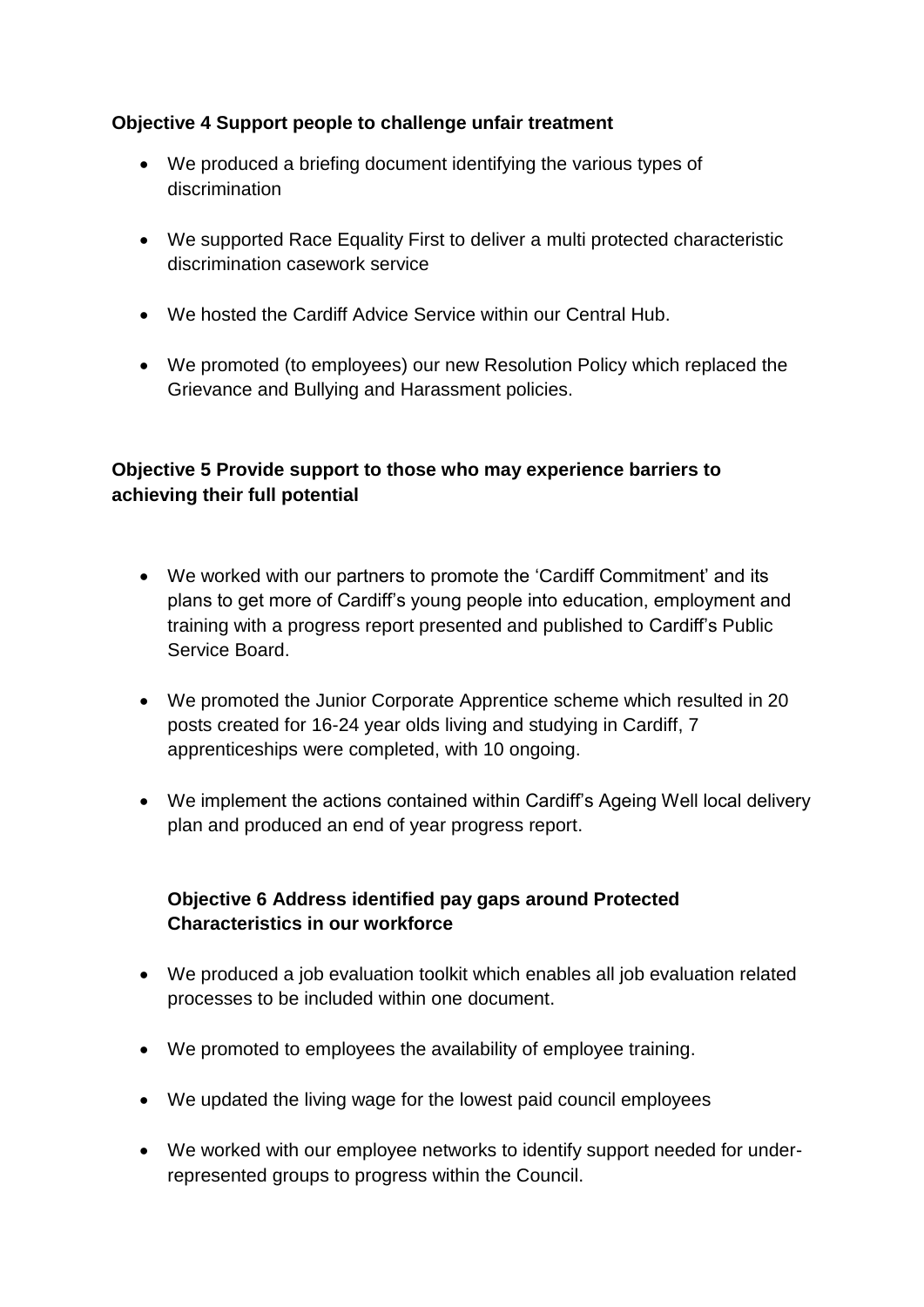### **Objective 7 Build strong and cohesive communities where people feel safe and able to celebrate Cardiff's diversity**

- We have implement a local Cardiff Cohesion Action Plan.
- We promoted the awareness of Domestic Violence and signposted support for our employees. Our new Resolution Policy provided hyperlinks to the Domestic Abuse Workplace Policy.
- We included questions within the Ask Cardiff Survey asking how safe people feel in their local areas and their perceptions of crime.
- We produced a cultural calendar of events and religious festivals and made this available to staff via the councils intranet.
- We celebrated a range of diversity events and promoted these via internal communications.

For further information please contact: Equality Team Room 263d County Hall Cardiff Bay CF10 4UW Phone: 029 2087 2536 E-mail: [equalityteam@cardiff.gov.uk](mailto:equalityteam@cardiff.gov.uk)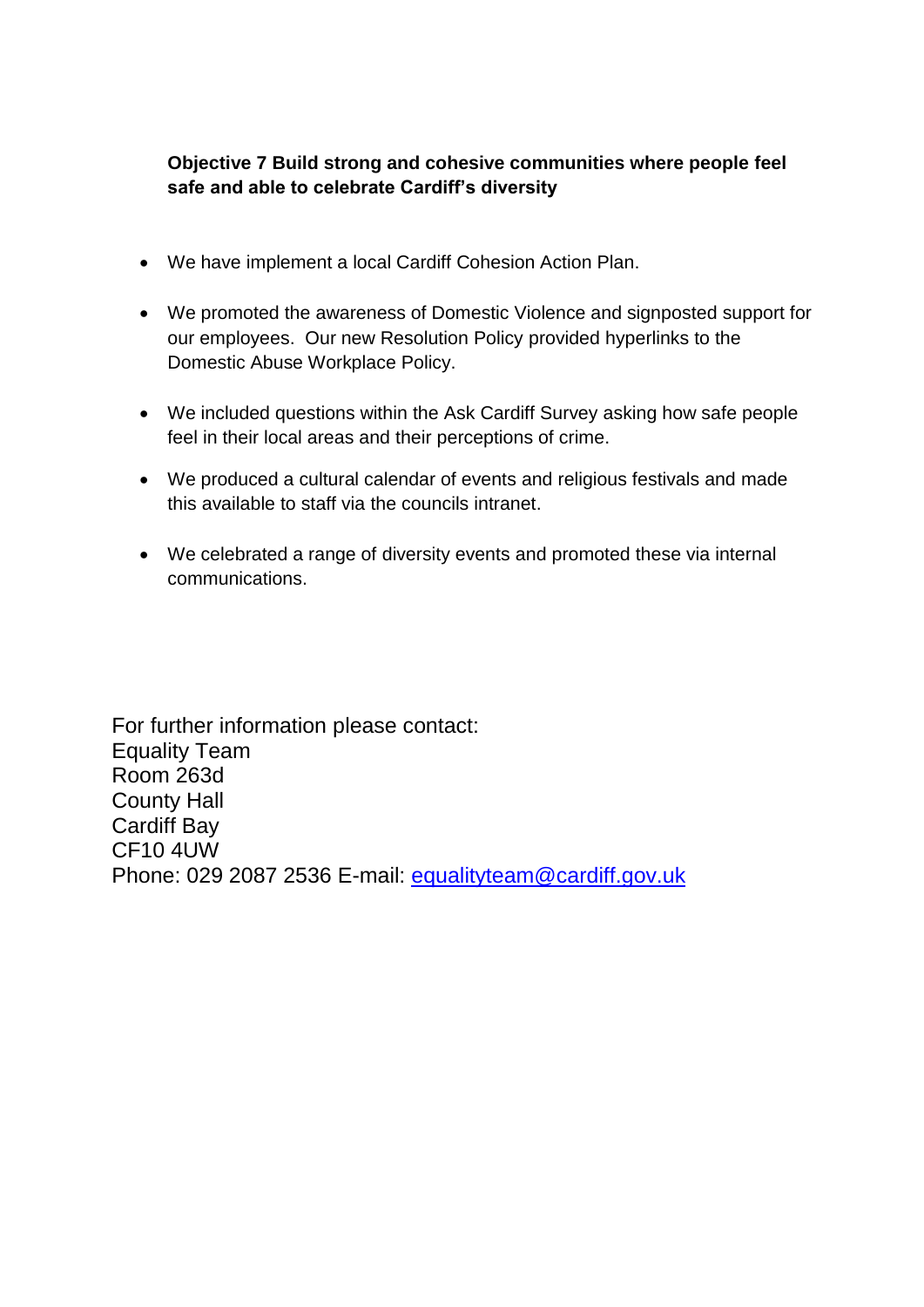# **Cardiff Council Employee Diversity Report for 2017**

# **Contents**

| Section        | Content                                            | Page    |
|----------------|----------------------------------------------------|---------|
| 1              | Introduction                                       |         |
| 2              | Data Collection Methods                            | 2       |
| 3              | The Council's Workforce – Ethnic and Racial groups | 3       |
| $\overline{4}$ | The Council's Workforce - Gender                   | 8       |
| 5              | The Council's Workforce – Age                      | 11      |
| 6              | The Council's Workforce – Other Characteristics    | $12 \,$ |
| $\overline{7}$ | <b>Applicants for Employment</b>                   | 14      |
| 8              | Training Information                               | 15      |
| 9              | <b>Disciplinary Information</b>                    | 16      |
| 10             | Leaver Information                                 |         |

# **1 Introduction**

Each year HR People Services (HRPS) develops an Equality Report based on the statutory requirement for provision of equality data. From analysis of the data, actions are developed for the following year and assigned to the most relevant officer within HRPS to lead on the action and report on any progress being made.

Monitoring of progress on the actions is the responsibility of the Operational Manager, HRPS, actions progress and barriers are then submitted to the HRPS Management Team. This allows HRPS to show due regard to the General Duty of the Equality Act 2010.

- 1.4 HRPS recognise the pivotal role they play regarding the General Duties of the Equality Act 2010. As an example of this,
	- We work to **eliminate discrimination, harassment and victimisation** through the employee policies and procedures that HRPS develop and review to ensure that every employee is treated with dignity and respect.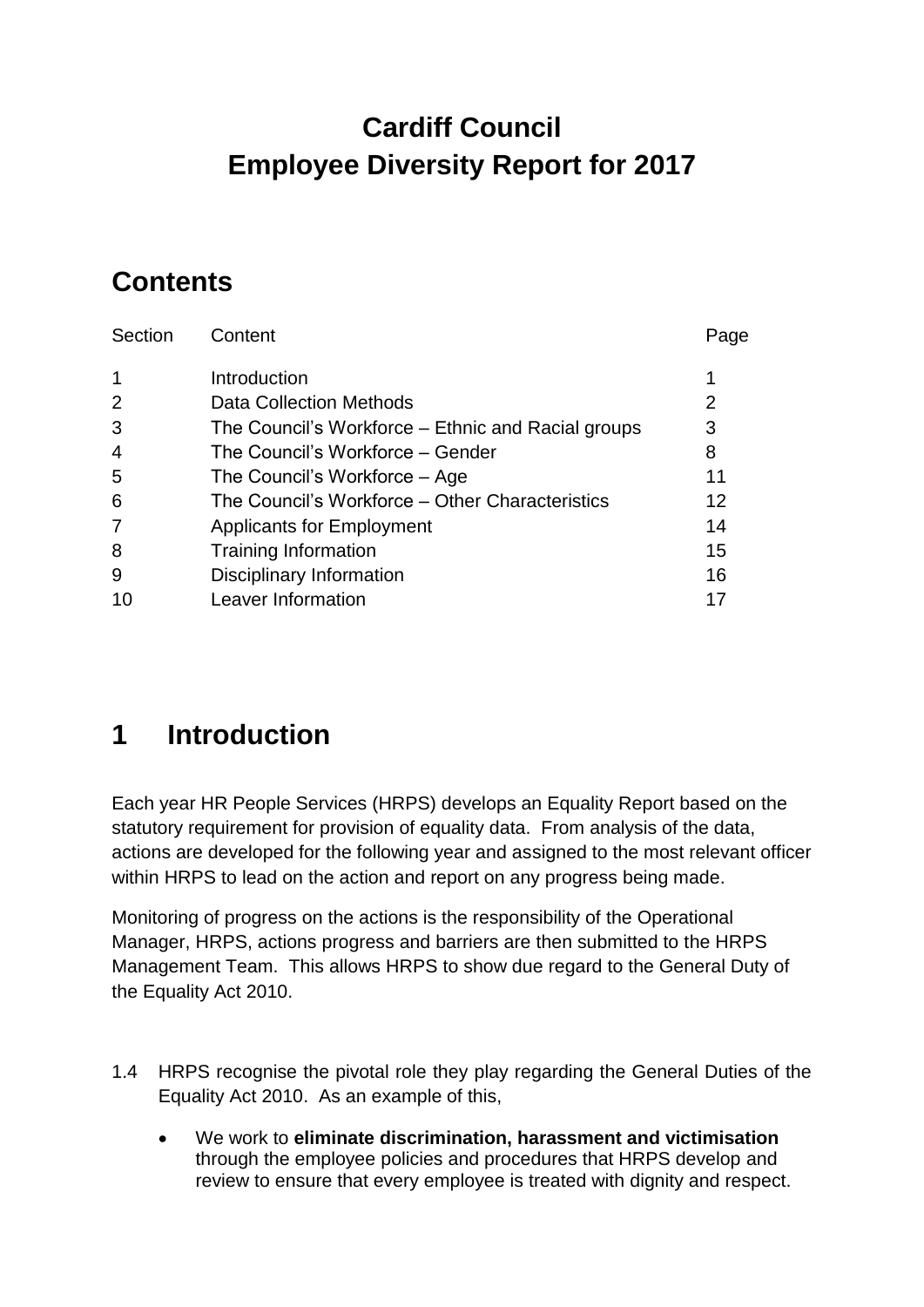- We **Advance equality of opportunity** through the recruitment and selection process. Training and promotional opportunities are advertised to all employees and a process is in place to supporting managers and employees to implement reasonable adjustments. The Single Status Collective Agreement has also ensured equal pay for equal work, closing the gender pay gap and encouraging a transparent system.
- We **Foster good relations** by supporting five employee equality networks to raise awareness of equality matters and provide additional support and training to employees.

## **2 Data Collection Methods**

The Council manages employee data through three operating systems:

- a) **DigiGov**, the main HR Database managing employee information
- b) **Tribal**, the recruitment system
- c) **SAP**, the payroll system.

All employees who are paid by the Council have a record on DigiGov, and can use this to manage their own personal data, including equality monitoring data. The Council can run reports from DigiGov, enabling HRPS to respond to the changing demands of the workforce.

The Tribal recruitment system manages job applications and includes an equality monitoring form, helping HRPS manage the application process for vacant posts and ensure the process is fair and transparent. Data is pulled from the Tribal system to complete the employee monitoring section on applicants applying by protected characteristic groups. HRPS are currently exploring options for a new recruitment system and will use this as an opportunity to further enhance the Council's commitment to equal opportunities.

When successful applicants have been offered employment they are sent a contract of employment and an equality monitoring form. Once the successful applicant completes and returns the equality monitoring it is entered onto SAP by HRPS.

While SAP does not have the facility to capture all of the equality monitoring fields, SAP transfers the data over to DigiGov (which does have all the required monitoring fields) automatically. This leaves some data gaps until the information is verified by the employee. As some employees are not required to use DigiGov (schools and non IT users) the data gaps remain. However mechanisms are being put in place to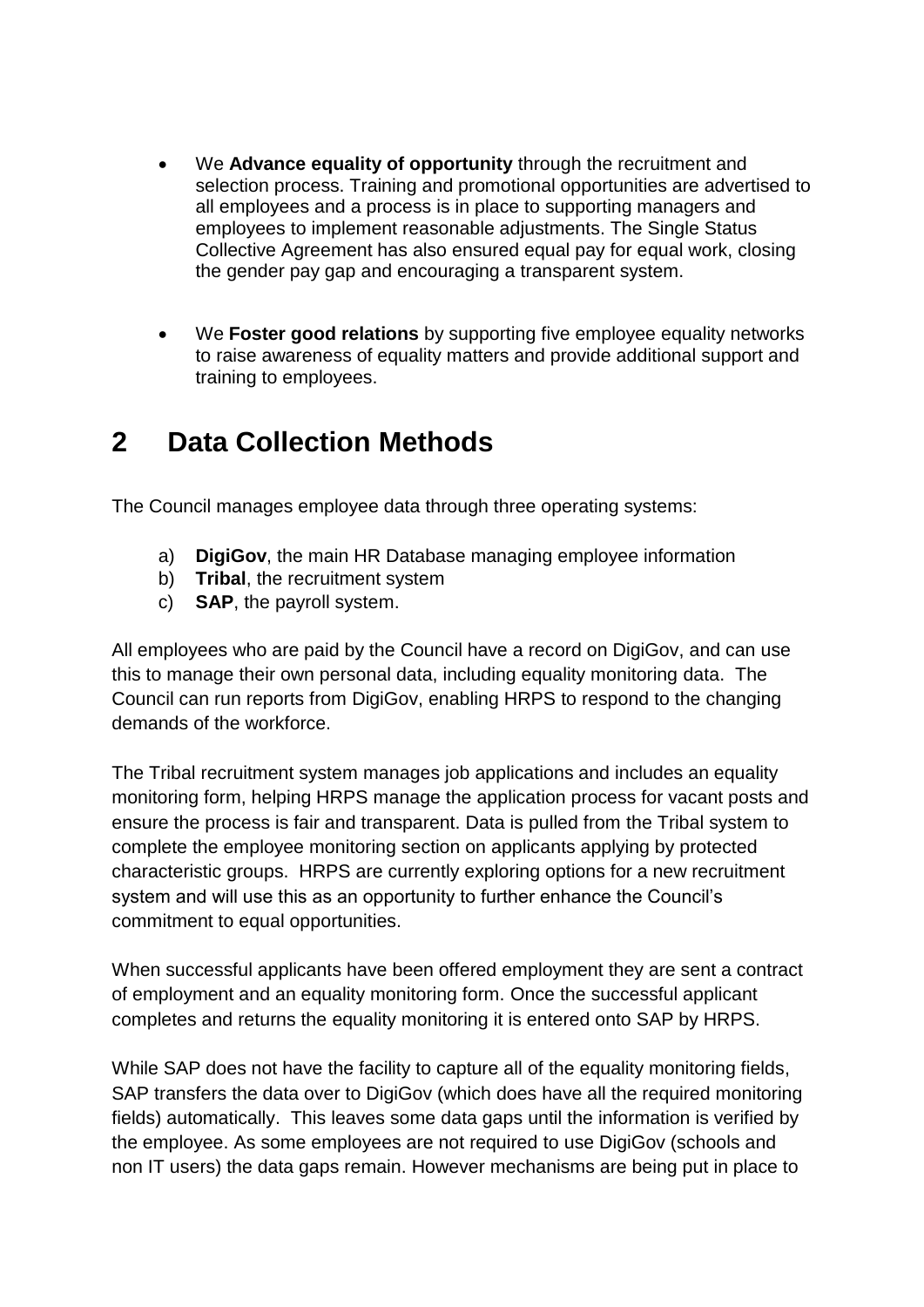address this. Information received by HRPS from successful applicants will be input directly to DigiGov, and then the data will transfer to the payroll system SAP.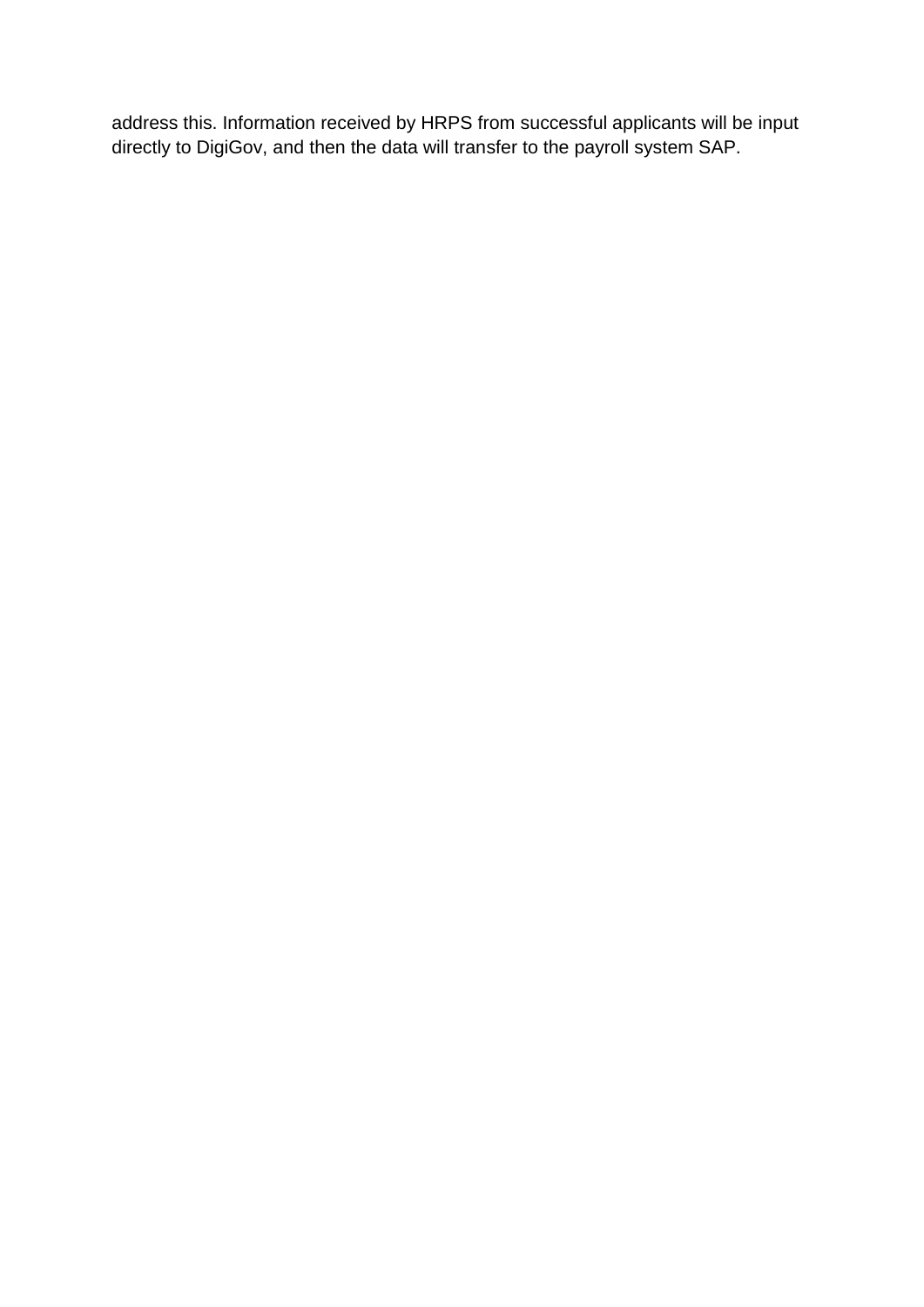# **3 The Council's Workforce - Analysis by Ethnic and Racial Groups**

At 31 December 2017, the Council employed 13,263 permanent/temporary employees. 12,084 (91.1%) of our 13,263 permanent/temporary employees have agreed to disclosed their ethnicity to the Council, enabling the following analysis.

## **Overall Composition by Ethnic Group**

The composition of these employees by the ethnicity categories used in the 2011 Census is as follows:

| <b>Ethnic Group</b>           | <b>Number</b> |
|-------------------------------|---------------|
| Asian Bangladeshi             | 70            |
| <b>Asian British</b>          | 92            |
| Asian Indian                  | 71            |
| <b>Asian Other</b>            | 33            |
| Asian Pakistani               | 64            |
| <b>Black African</b>          | 87            |
| <b>Black British</b>          | 82            |
| <b>Black Caribbean</b>        | 27            |
| <b>Black Other</b>            | 18            |
| Chinese / Far East            | 45            |
| <b>Mixed Other</b>            | 68            |
| Mixed White & Asian           | 38            |
| Mixed White & Black African   | 51            |
| Mixed White & Black Caribbean | 76            |
| <b>Not Disclosed</b>          | 1179          |
| <b>Other Ethnicity</b>        | 33            |
| <b>White British</b>          | 10248         |
| <b>White English</b>          | 30            |
| White European                | 171           |
| <b>White Gypsy/Traveller</b>  | 1             |
| <b>White Irish</b>            | 69            |
| <b>White Other</b>            | 83            |
| <b>White Scottish</b>         | 8             |
| <b>White Welsh</b>            | 618           |
| <b>TOTAL</b>                  | 13263         |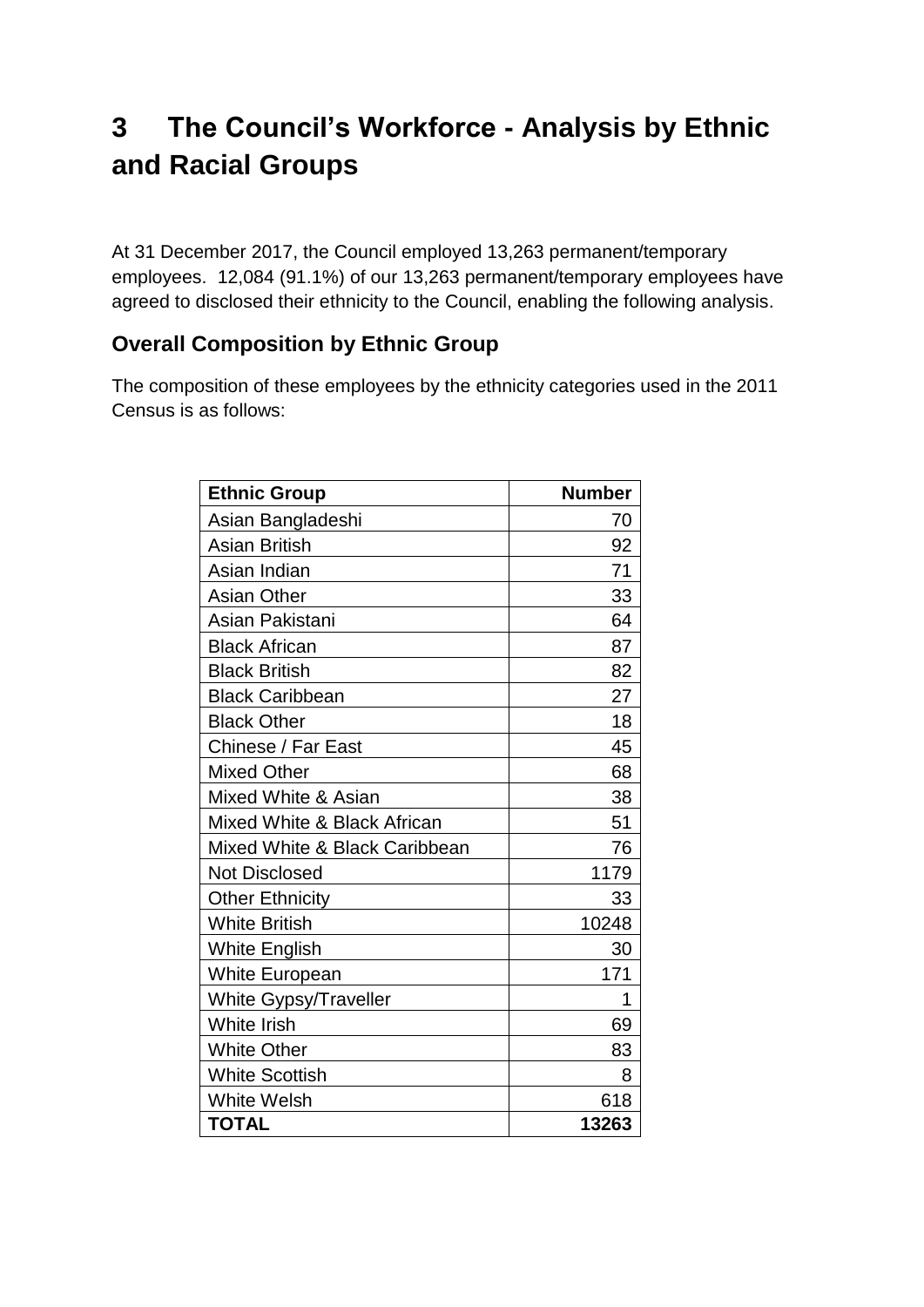## **Composition by Racial Groups, and Comparison with 2011 Census**

The table below combines the ethnic groups above into broader racial groups.

The various Asian, Black, Mixed and Other ethnic groups are combined into individual overall racial groups. However, due to the numerical significance of the various White ethnic groups, these have been displayed individually. The White British, White Welsh, White Scottish ethnic groups are combined into an overall White British category, while the White Irish, White European, White Gypsy/ Traveller and White Other categories are reported separately.

This allows us to display the ethnic group of all of our employees who do not identify with a White British ethnicity. The table below compares the composition of our workforce by Racial Group to the overall population of Cardiff and of Wales.

|                         | <b>Employees</b> |       | <b>2011 Census %</b> |              |  |
|-------------------------|------------------|-------|----------------------|--------------|--|
| <b>Racial Group</b>     | $\%$             | No.   | Cardiff              | <b>Wales</b> |  |
| Asian                   | 2.73%            | 330   | 8.00%                | 2.20%        |  |
| <b>Black</b>            | 1.77%            | 214   | 2.40%                | 0.60%        |  |
| Chinese / Far East      | 0.37%            | 45    | 1.20%                | 0.40%        |  |
| <b>Mixed Ethnicity</b>  | 1.93%            | 233   | 2.90%                | 1.00%        |  |
| Other                   | 0.27%            | 33    | 2.00%                | 0.50%        |  |
| White Gypsy / Traveller | 0.01%            | 1     | 0.20%                | 0.10%        |  |
| White Irish             | 0.57%            | 69    | 0.70%                | 0.50%        |  |
| <b>White Other</b>      | 0.69%            | 83    | 3.50%                | 1.80%        |  |
| White European          | 1.42%            | 171   |                      |              |  |
| White British *         | 90.24%           | 10905 | 80.00%               | 93.20%       |  |

\* Includes White English, White Scottish and White Welsh

The table shows that the percentage of people identifying with an ethnicity in a Racial Group other than White British is 9.76%.

Underpinning this analysis, an assumption has been made that the ethnicity of the 1,179 employees who have not disclosed their ethnicity is distributed in equal proportion to those employees who have declared their ethnicity.

Of the 1,179 employees who have not disclosed their ethnicity:

- 78 work within the City Operations Directorate.
- 37 work within the Communities, Housing and Customer Services Directorate.
- 139 work within the Economic Development Directorate.
- 801 work within the Education and Lifelong Learning Directorate Schools
- 56 work within the Education and Lifelong Learning Directorate Directorate
- 2 work within the Governance and Legal Services Directorate.
- 22 work within the Resources Directorate.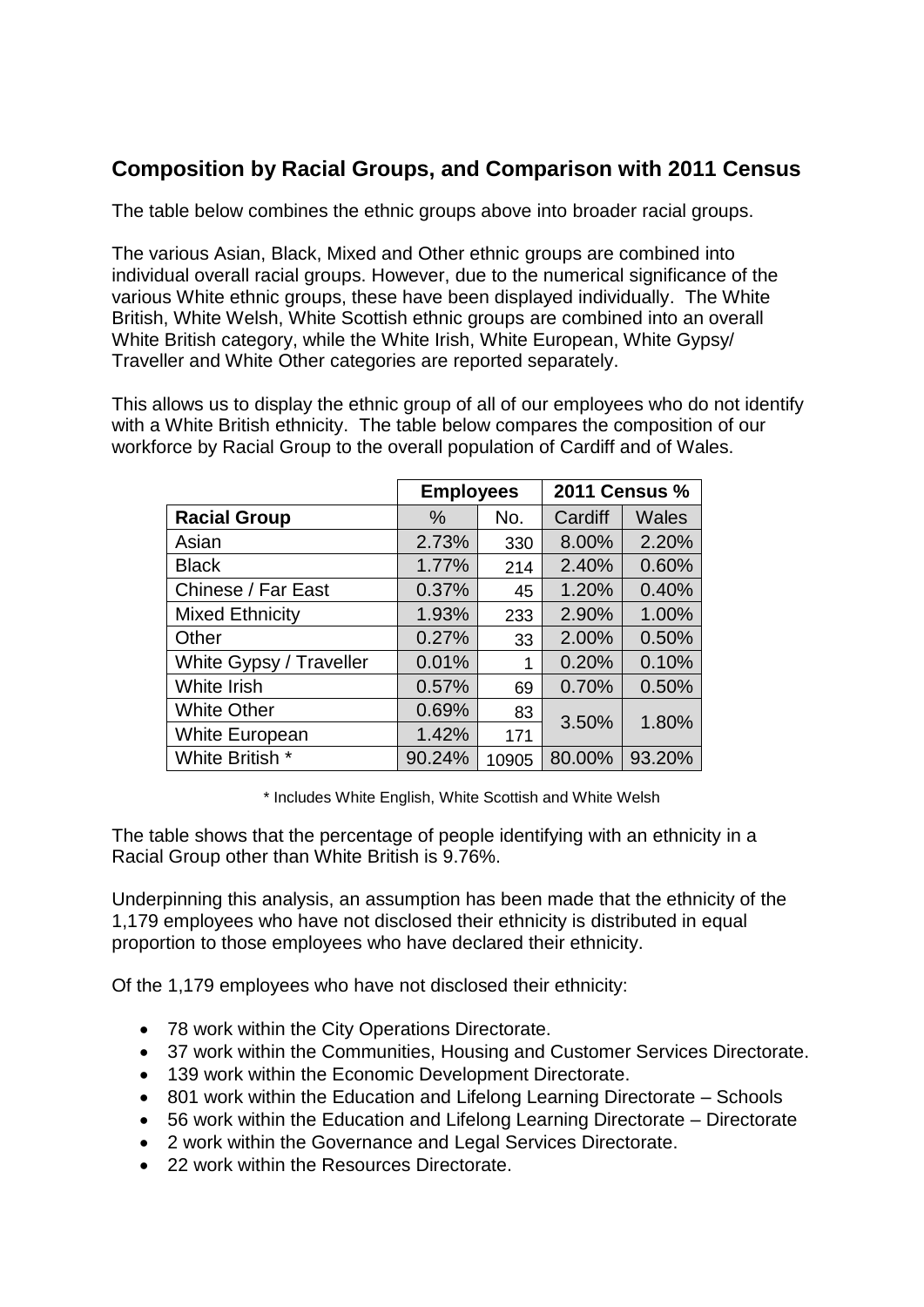44 work within the Social Services Directorate.

### **Ethnicity of Temporary Workforce - Cardiff Works**

In 2017 the Council employed 1,576 people through its temporary employment agency Cardiff Works. Of these, 1,268 (80.46%) disclosed their ethnic origin to the Council, enabling the table below to show the percentage of those employees identifying as White British (78%), or as another ethnicity (22%).

|                         | <b>Total</b> |          |  |  |  |  |  |
|-------------------------|--------------|----------|--|--|--|--|--|
| <b>Racial Group</b>     | No           | ℅        |  |  |  |  |  |
| Asian                   | 13           | 1.03%    |  |  |  |  |  |
| <b>Black</b>            | 77           | 6.07%    |  |  |  |  |  |
| Chinese / Far East      |              | $0.00\%$ |  |  |  |  |  |
| <b>Mixed Ethnicity</b>  | 16           | 1.26%    |  |  |  |  |  |
| Other                   | 168          | 13.25%   |  |  |  |  |  |
| White Gypsy / Traveller | 0            | $0.00\%$ |  |  |  |  |  |
| White Irish             | 4            | 0.32%    |  |  |  |  |  |
| <b>White Other</b>      |              | 0.08%    |  |  |  |  |  |
| <b>White European</b>   |              | 0.00%    |  |  |  |  |  |
| <b>White British</b>    | 989          | 78.00%   |  |  |  |  |  |

### **Ethnicity of Permanent/Temporary Workforce by Directorate**

The table below shows from an analysis undertaken in December 2017 the variety in the composition of the permanent/temporary employees identifying as "White British" and those who do not, within the Council's seven organisational Directorates (Education and Lifelong Learning is broken down into schools-based and centrally employed Directorate posts).

| <b>Directorates</b>                         | White<br><b>British</b> | <b>Other Racial</b><br><b>Groups</b> |
|---------------------------------------------|-------------------------|--------------------------------------|
| <b>City Operations</b>                      | 94.50%                  | 5.50%                                |
| <b>Communities Housing &amp; CS</b>         | 85.51%                  | 14.49%                               |
| <b>Economic Development</b>                 | 84.64%                  | 15.36%                               |
| Education & Lifelong Learning - Schools     | 91.50%                  | 8.50%                                |
| Education & Lifelong Learning - Directorate | 91.33%                  | 8.67%                                |
| Governance and Legal                        | 94.07%                  | 5.93%                                |
| <b>Resources</b>                            | 91.12%                  | 8.88%                                |
| <b>Social Services</b>                      | 89.90%                  | 10.10%                               |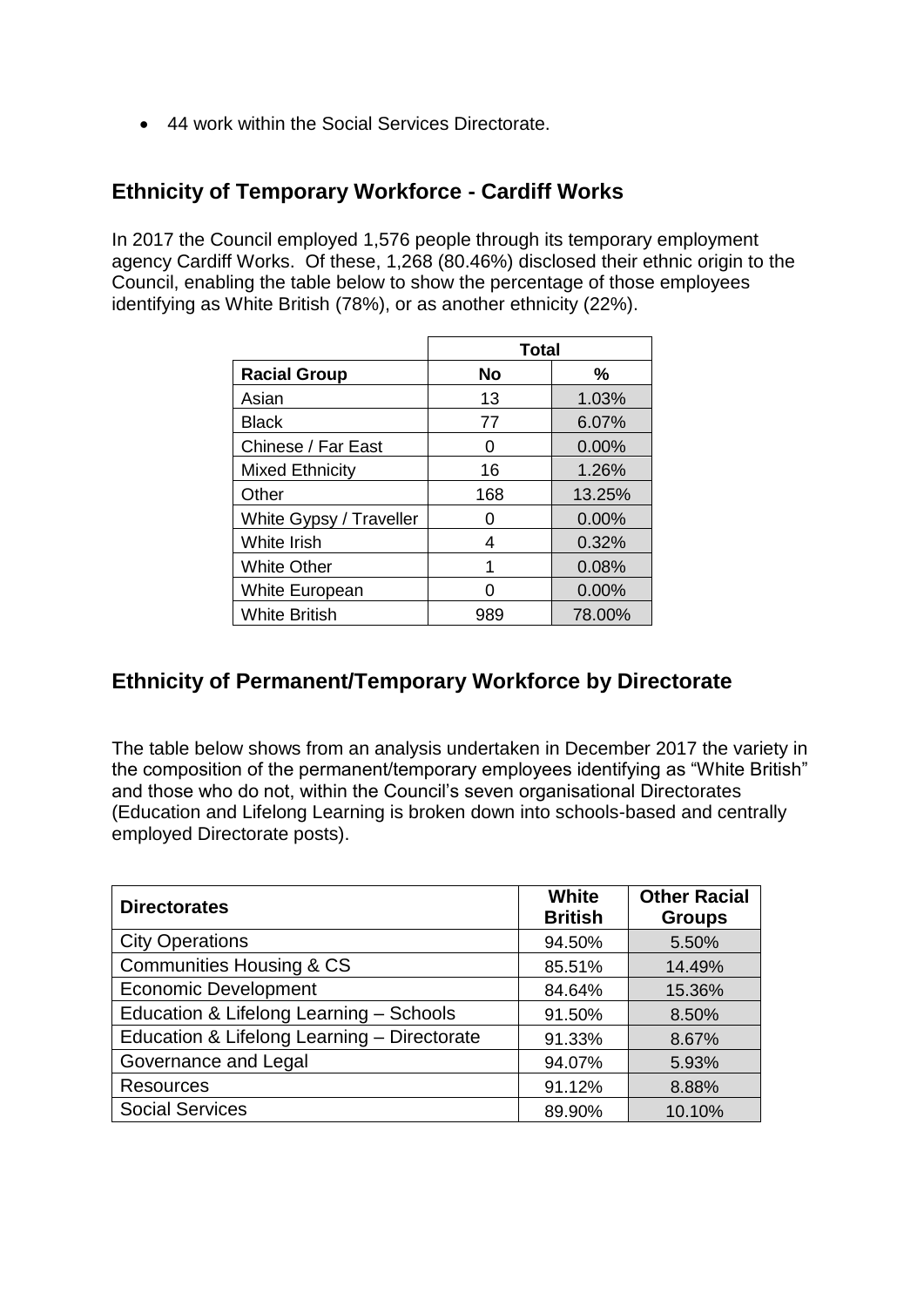Note – based on total 12,084 permanent/temporary employees who have disclosed their ethnicity.

### **Gender and Racial Group**

The table below shows from an analysis undertaken in December 2017 the proportion of the employees in each ethnic group working for the Council, according to their gender.

|                        | <b>Female</b> |         | <b>Male</b> | <b>Total</b> |       |
|------------------------|---------------|---------|-------------|--------------|-------|
| <b>Racial Group</b>    | No.           | %       | No.         | %            |       |
| Asian                  | 287           | 86.97%  | 43          | 13.03%       | 330   |
| <b>Black</b>           | 135           | 63.08%  | 79          | 36.92%       | 214   |
| Chinese / Far East     | 38            | 84.44%  | 7           | 15.56%       | 45    |
| <b>Mixed Ethnicity</b> | 162           | 69.53%  | 71          | 30.47%       | 233   |
| Other                  | 25            | 75.76%  | 8           | 24.24%       | 33    |
| White Gypsy/Traveller  |               | 100.00% | 0           | 0.00%        |       |
| White Irish            | 52            | 75.36%  | 17          | 24.64%       | 69    |
| <b>White Other</b>     | 56            | 67.47%  | 27          | 32.53%       | 83    |
| White European         | 123           | 71.93%  | 48          | 28.07%       | 171   |
| <b>White British</b>   | 7631          | 69.98%  | 3274        | 30.02%       | 10905 |

## **Racial Group and Pay**

The table below displays by Racial Group the grading of the Council's 9,720 employees permanent/temporary workforce (almost all employees excluding teachers and those in school settings who are not part of the Council's collective agreement) who have been graded in accordance with the Council's Job Evaluation scheme. Grade 1 is the lowest paid grade, and OM+ group (includes Operational Managers, Assistant Directors, and Directors).

|                       |                   |     |             |      |              | <b>GRADE</b>   |     |     |          |     |                |          |
|-----------------------|-------------------|-----|-------------|------|--------------|----------------|-----|-----|----------|-----|----------------|----------|
| <b>Racial Group</b>   | <b>JNC</b><br>Y&C | 1   | $\mathbf 2$ | 3    | 4            | 5              | 6   | 7   | 8        | 9   | 10             | OM+      |
| Asian                 |                   | 33  | 90          | 66   | 38           | 23             | 24  | 14  | 5        | 3   | 2              | 2        |
| <b>Black</b>          | 1                 | 41  | 20          | 39   | 42           | 18             | 14  | 12  | 7        | 4   | 0              | $\Omega$ |
| Chinese / Far East    | 0                 | 1   | 10          | 8    | 11           | 4              | 3   | 3   | 4        | 1   | 0              | 0        |
| Mixed Ethnicity       | 1                 | 20  | 14          | 41   | 46           | 32             | 31  | 16  | 5        | 1   | 2              | 1        |
| Other                 | $\Omega$          | 5   | 3           | 7    | 1            | 4              | 1   | 1   | $\Omega$ | 1   | 0              | $\Omega$ |
| White Gypsy/Traveller | 0                 | 0   | 0           | 1    | $\mathbf{0}$ | 0              | 0   | 0   | 0        | 0   | 0              | 0        |
| White Irish           | 4                 | 0   | 4           | 7    | 9            | $\overline{7}$ | 3   | 6   | 4        | 4   | 2              | 1        |
| <b>White Other</b>    | $\overline{2}$    | 7   | 3           | 7    | 10           | 8              | 6   | 9   | 6        | 1   | 1              | 3        |
| White European        | 3                 | 26  | 16          | 29   | 29           | 22             | 7   | 4   | 5        | 1   | 1              | 0        |
| <b>White British</b>  | 41                | 383 | 736         | 1456 | 1742         | 1377           | 825 | 555 | 406      | 165 | 135            | 81       |
| Not Disclosed         | 12                | 84  | 69          | 142  | 210          | 164            | 64  | 23  | 14       | 3   | $\overline{2}$ | 5        |
| Total                 | 62                | 600 | 962         | 1803 | 2138         | 1659           | 978 | 643 | 453      | 184 | 145            | 93       |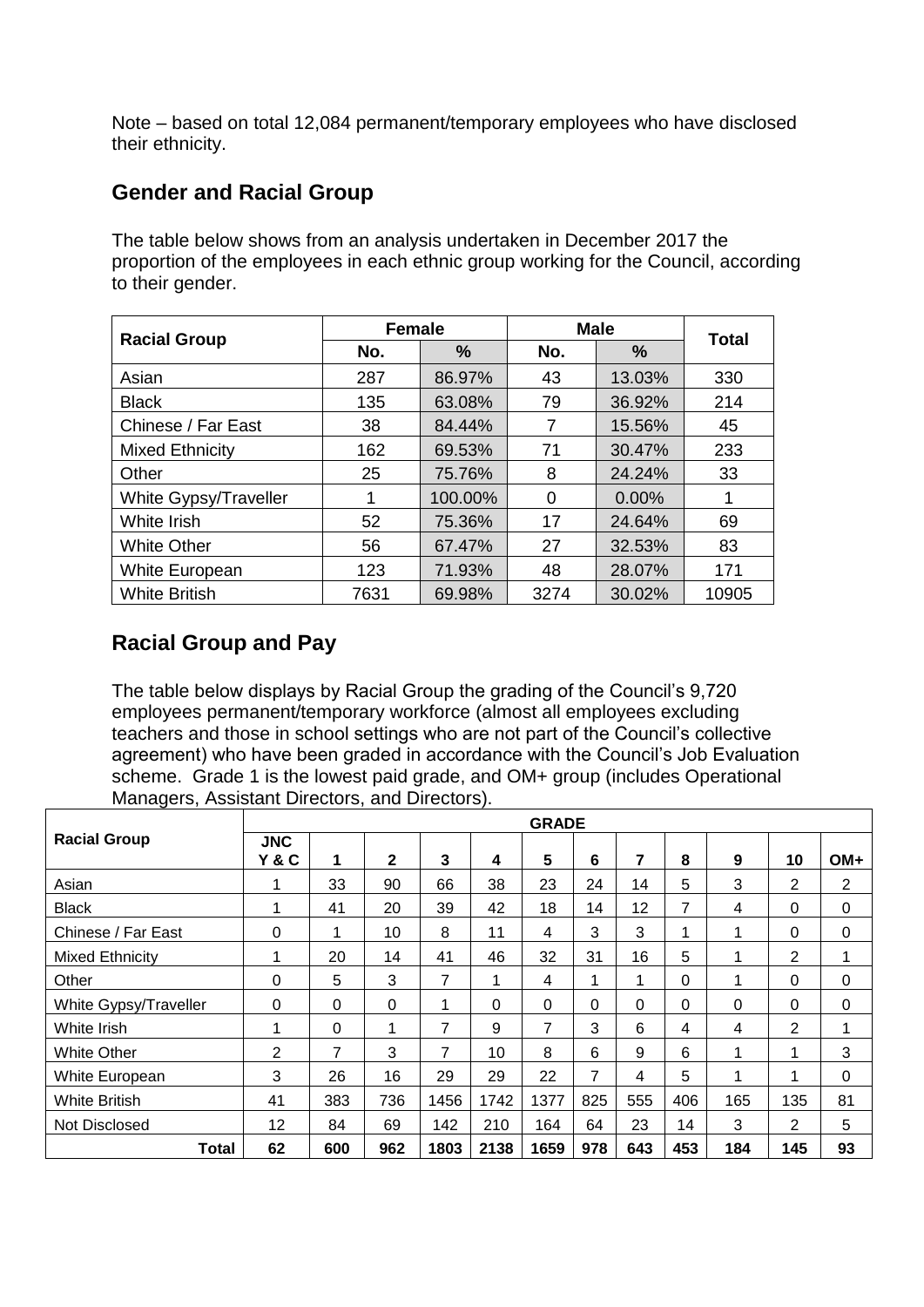| <b>Racial Group</b>    |                      |        |              |        |          | <b>GRADE</b> |          |         |          |          |        |        |
|------------------------|----------------------|--------|--------------|--------|----------|--------------|----------|---------|----------|----------|--------|--------|
|                        | <b>JNC Y &amp; C</b> |        | $\mathbf{2}$ | 3      | 4        | 5            | 6        |         | 8        | 9        | 10     | $OM+$  |
| Asian                  | 1.61%                | 5.50%  | 9.36%        | 3.66%  | 1.78%    | 1.39%        | 2.45%    | 2.18%   | 1.10%    | 1.63%    | .38%   | 2.15%  |
| <b>Black</b>           | 1.61%                | 6.83%  | 2.08%        | 2.16%  | 1.96%    | 1.08%        | 1.43%    | $.87\%$ | .55%     | 2.17%    | 0.00%  | 0.00%  |
| Chinese / Far East     | $0.00\%$             | 0.17%  | 1.04%        | 0.44%  | 0.51%    | 0.24%        | 0.31%    | 0.47%   | 0.22%    | 0.54%    | 0.00%  | 0.00%  |
| <b>Mixed Ethnicity</b> | 1.61%                | 3.33%  | 1.46%        | 2.27%  | 2.15%    | 1.93%        | 3.17%    | 2.49%   | 1.10%    | 0.54%    | .38%   | 1.08%  |
| Other                  | $0.00\%$             | 0.83%  | 0.31%        | 0.39%  | 0.05%    | 0.24%        | 0.10%    | 0.16%   | 0.00%    | 0.54%    | 0.00%  | 0.00%  |
| White Gypsy/Traveller  | 0.00%                | 0.00%  | $0.00\%$     | 0.06%  | $0.00\%$ | 0.00%        | $0.00\%$ | 0.00%   | $0.00\%$ | $0.00\%$ | 0.00%  | 0.00%  |
| White Irish            | 1.61%                | 0.00%  | 0.10%        | 0.39%  | 0.42%    | 0.42%        | 0.31%    | 0.93%   | 0.88%    | 2.17%    | 1.38%  | 1.08%  |
| <b>White Other</b>     | 3.23%                | 1.17%  | 0.31%        | 0.39%  | 0.47%    | 0.48%        | 0.61%    | l.40%   | 1.32%    | 0.54%    | 0.69%  | 3.23%  |
| White European         | 4.84%                | 4.33%  | 1.66%        | 1.61%  | 1.36%    | 1.33%        | 0.72%    | 0.62%   | 1.10%    | 0.54%    | 0.69%  | 0.00%  |
| <b>White British</b>   | 66.13%               | 63.83% | 76.51%       | 80.75% | 81.48%   | 83.00%       | 84.36%   | 86.31%  | 89.62%   | 89.67%   | 93.10% | 87.10% |
| Not Disclosed          | 19.35%               | 14.00% | 7.17%        | 7.88%  | 9.82%    | 9.89%        | 6.54%    | 3.58%   | 3.09%    | 1.63%    | .38%   | 5.38%  |

The table below displays the same data by percentage:

As some of the sample sizes in the chart above are small, for ease of analysis the two tables below display the same data (first by number and then by percentage), aggregating all of the racial groups other than White British into "Other":

|                      |           | <b>GRADE</b> |        |        |        |              |        |        |        |        |        |        |
|----------------------|-----------|--------------|--------|--------|--------|--------------|--------|--------|--------|--------|--------|--------|
| <b>Racial Group</b>  | JNC Y & C |              | 2      | 3      | 4      | 5            | 6      |        | 8      | 9      | 10     | OM+    |
| Other                | 21        | 217          | 226    | 347    | 396    | 282          | 153    | 88     | 47     | 19     | 10     | 12     |
| <b>White British</b> | 41        | 383          | 736    | 1456   | 1742   | 1377         | 825    | 555    | 406    | 165    | 135    | 81     |
| Total                | 62        | 600          | 962    | 1803   | 2138   | 1659         | 978    | 643    | 453    | 184    | 145    | 93     |
|                      |           |              |        |        |        | <b>GRADE</b> |        |        |        |        |        |        |
| <b>Racial Group</b>  | JNC Y & C |              | 2      |        | 4      | 5            | 6      |        | 8      | 9      | 10     | $OM+$  |
| Other                | 33.87%    | 36.17%       | 23.49% | 19.25% | 18.52% | 17.00%       | 15.64% | 13.69% | 10.38% | 10.33% | 6.90%  | 12.90% |
| <b>White British</b> | 66.13%    | 63.83%       | 76.51% | 80.75% | 81.48% | 83.00%       | 84.36% | 86.31% | 89.62% | 89.67% | 93.10% | 87.10% |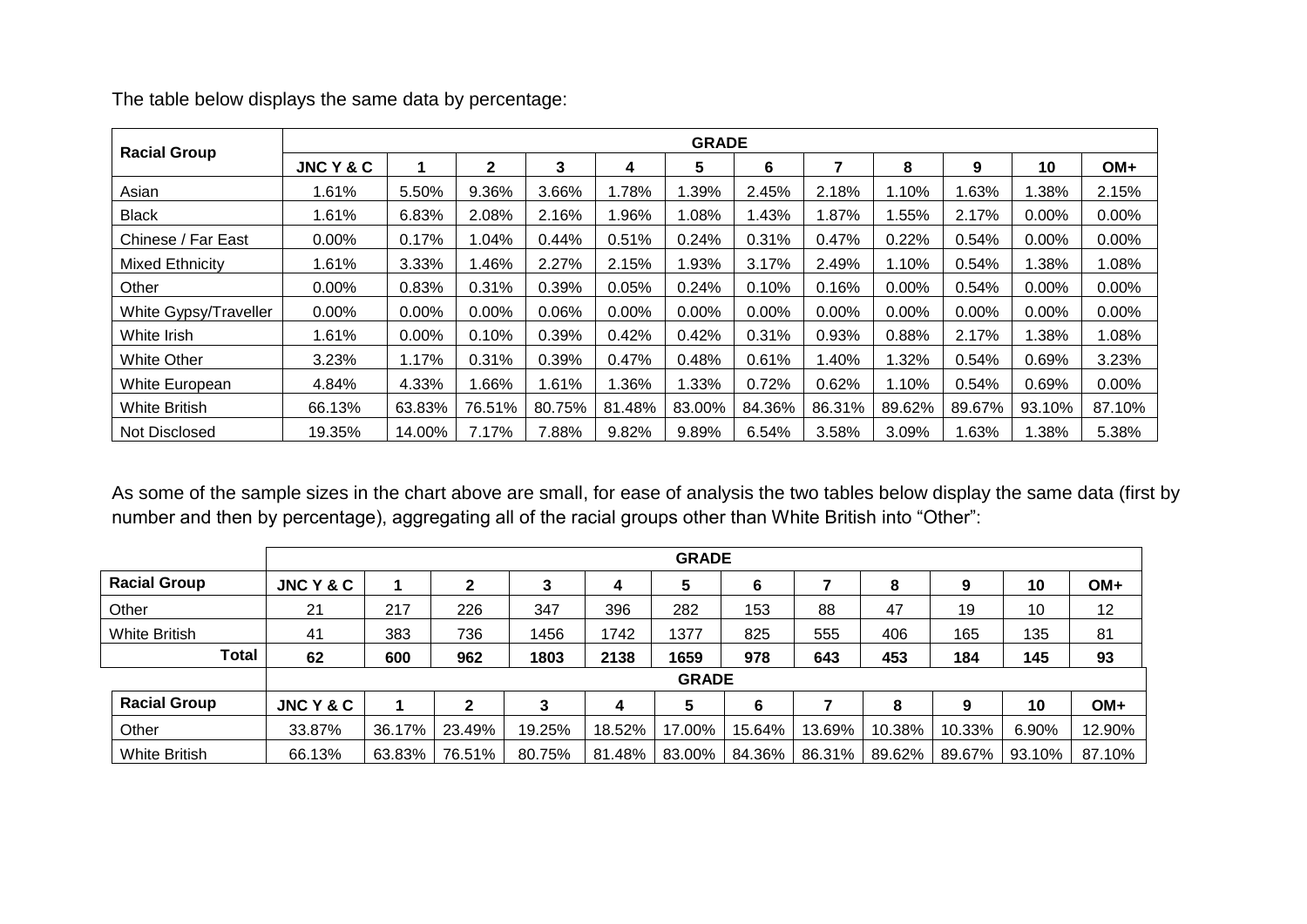# **4 The Council's Permanent/Temporary Workforce - Analysis by Gender**

### **Analysis of Full and Part-time Working by Gender**

The overall composition of the Council's 13,263 strong permanent/temporary workforce includes 9,320 women (70.27% of the overall workforce) and 3,943 men (29.73% of the overall workforce).

As a large organisation delivering very large range of functions and services, the Council has complex and varied working patterns. If a definition of "Full-time" is taken to mean an employee who works 37 hours per week, it is possible to distinguish Full-time from Part-time employees, but within the category of Part-time employees there is a huge variety of working patterns. Part time employees work less than 37 hours per week, and includes those employees who work less than a 52 week year, for example, school term times.

The table below breaks down the total employees by Full Time Equivalent (where 100% = 37 hours over 52 weeks), indicating the number and the percentage of employees, further broken down by gender. The table shows 6994 employees working Full Time, with 6269 employees working Part-time, and ten Part-Time categories ranging by decile (ranges of 10% of full-time working, from 0 – 10%, to 90  $-99.99$ ).

|                  |           | $%$ of    | <b>Female</b> |        | <b>Male</b> |        |
|------------------|-----------|-----------|---------------|--------|-------------|--------|
|                  | Number of | overall   |               |        |             |        |
| <b>FTE Range</b> | employees | workforce | <b>No</b>     | %      | <b>No</b>   | $\%$   |
| 100%             | 6994      | 52.73%    | 3868          | 55.30% | 3126        | 44.70% |
| 90 - 99.99%      | 533       | 4.02%     | 455           | 85.37% | 78          | 14.63% |
| 80 - 89.99%      | 1814      | 13.68%    | 1551          | 85.50% | 263         | 14.50% |
| 70 - 79.99%      | 464       | 3.50%     | 391           | 84.27% | 73          | 15.73% |
| $60 - 69.99\%$   | 830       | 6.26%     | 716           | 86.27% | 114         | 13.73% |
| 50 - 59.99%      | 827       | 6.24%     | 745           | 90.08% | 82          | 9.92%  |
| 40 - 49.99%      | 648       | 4.89%     | 579           | 89.35% | 69          | 10.65% |
| 30 - 39.99%      | 271       | 2.04%     | 237           | 87.45% | 34          | 12.55% |
| 20 - 29.99%      | 436       | 3.29%     | 373           | 85.55% | 63          | 14.45% |
| 10 - 19.99%      | 384       | 2.90%     | 361           | 94.01% | 23          | 5.99%  |
| $-9.99%$         | 62        | 0.47%     | 44            | 70.97% | 18          | 29.03% |

Note Total based on 13,263 permanent/temporary workforce.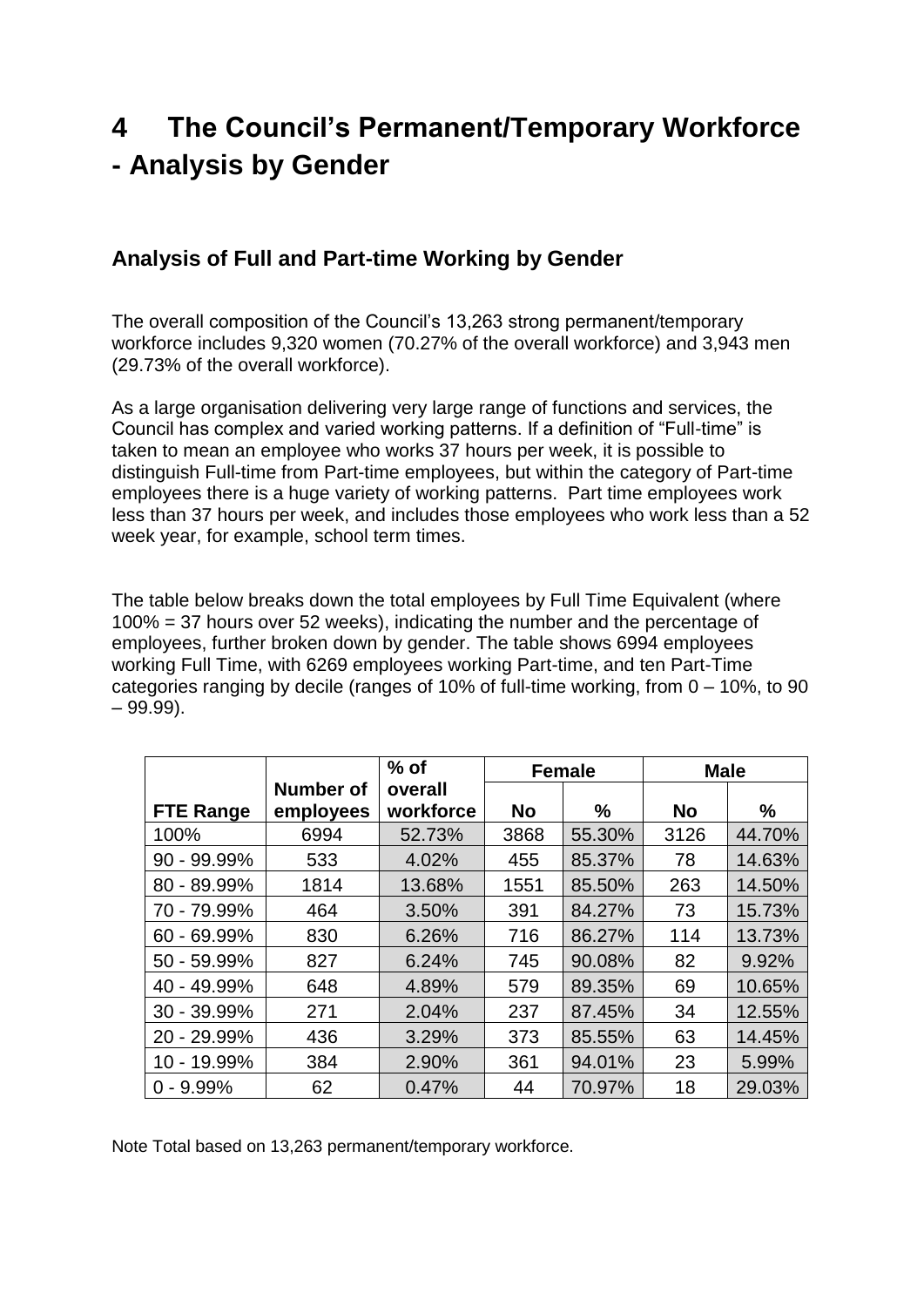## **Grade Analysis by Gender**

The overall composition of the Council's 13,263 permanent/temporary workforce includes 9,320 women (70.27% of the overall workforce) and 3,943 men (29.73% of the overall workforce).

9,720 of these employees (almost all employees excluding teachers and those in school settings who are not part of the council's collective agreement) have been graded in accordance with the Council's Job Evaluation scheme, and the grades of these male and female employees are as follows:

| <b>GRADE</b>   |               | <b>Number</b> | Percentage   |               |             |
|----------------|---------------|---------------|--------------|---------------|-------------|
|                | <b>Female</b> | <b>Male</b>   | <b>Total</b> | <b>Female</b> | <b>Male</b> |
| JNC Y & C      | 48            | 14            | 62           | 77.42%        | 22.58%      |
| <b>GRADE 1</b> | 437           | 163           | 600          | 72.83%        | 27.17%      |
| <b>GRADE 2</b> | 904           | 58            | 962          | 93.97%        | 6.03%       |
| <b>GRADE 3</b> | 1372          | 431           | 1803         | 76.10%        | 23.90%      |
| <b>GRADE 4</b> | 1407          | 731           | 2138         | 65.81%        | 34.19%      |
| <b>GRADE 5</b> | 1100          | 559           | 1659         | 66.31%        | 33.69%      |
| GRADE 6        | 579           | 399           | 978          | 59.20%        | 40.80%      |
| <b>GRADE 7</b> | 291           | 352           | 643          | 45.26%        | 54.74%      |
| <b>GRADE 8</b> | 281           | 172           | 453          | 62.03%        | 37.97%      |
| GRADE 9        | 108           | 76            | 184          | 58.70%        | 41.30%      |
| GRADE 10       | 78            | 67            | 145          | 53.79%        | 46.21%      |
| $OM+$          | 47            | 46            | 93           | 50.54%        | 49.46%      |
| <b>Total</b>   | 6652          | 3068          | 9720         | 68.44%        | 31.56%      |

At the management tier of the organisation (the Council's 93 Operational Managers, Heads of Service, Chief Officers, Assistant Directors, Directors and Chief Executive), the gender balance is:

|       |        | Number |               | Percentage    |  |
|-------|--------|--------|---------------|---------------|--|
| GRADE | Female | Male   | Female   Male |               |  |
| วM+   | 47     | 46     | 93            | 50.54% 49.46% |  |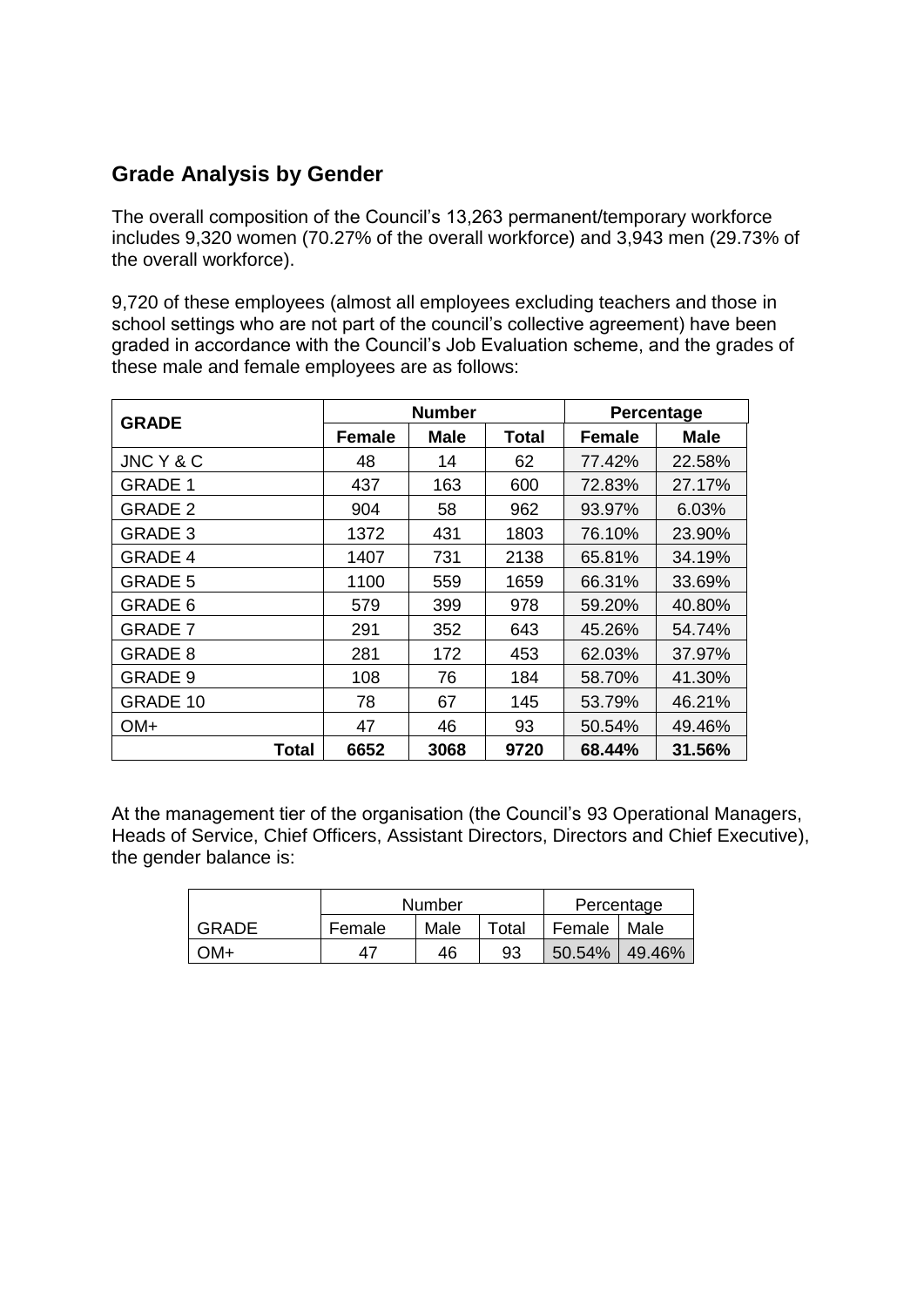## **Gross Pay Analysis by Gender**

The table below shows the gross pay by male and female employees, in bands of £5,000 and £10,000. This analysis includes all Council employees, including those working in schools. The levels of take home pay reflect the fact that women are more represented amongst Part-time employees.

|                     | <b>Part Time</b> |          |             |          |       |  |  |  |
|---------------------|------------------|----------|-------------|----------|-------|--|--|--|
| <b>Gross Annual</b> | <b>Female</b>    |          | <b>Male</b> |          |       |  |  |  |
| <b>Earnings</b>     | No.              | ℅        | No          | ℅        | Total |  |  |  |
| £1 - £4,999         | 826              | 89.59%   | 96          | 10.41%   | 922   |  |  |  |
| £5,000 - £9,999     | 1105             | 88.19%   | 148         | 11.81%   | 1253  |  |  |  |
| £10,000 - £14,999   | 1650             | 85.80%   | 273         | 14.20%   | 1923  |  |  |  |
| £15,000 - £19,999   | 1116             | 86.31%   | 177         | 13.69%   | 1293  |  |  |  |
| £20,000 - £24,999   | 436              | 85.83%   | 72          | 14.17%   | 508   |  |  |  |
| £25,000 - £29,999   | 141              | 82.94%   | 29          | 17.06%   | 170   |  |  |  |
| £30,000 - £39,999   | 172              | 89.12%   | 21          | 10.88%   | 193   |  |  |  |
| £40,000 - £49,999   | 6                | 100.00%  | 0           | $0.00\%$ | 6     |  |  |  |
| £50,000 - £59,999   | 0                | $0.00\%$ | 1           | 100.00%  | 1     |  |  |  |
| £60,000 - £69,999   | 0                | $0.00\%$ | 0           | $0.00\%$ | 0     |  |  |  |
| £70,000 +           | 0                | $0.00\%$ | 0           | $0.00\%$ | 0     |  |  |  |

|                     | <b>Full Time</b> |          |           |             |       |  |  |  |
|---------------------|------------------|----------|-----------|-------------|-------|--|--|--|
| <b>Gross Annual</b> | <b>Female</b>    |          |           | <b>Male</b> |       |  |  |  |
| <b>Earnings</b>     | No.              | ℅        | <b>No</b> | %           | Total |  |  |  |
| £1 - £4,999         |                  | 100.00%  | 0         | $0.00\%$    |       |  |  |  |
| £5,000 - £9,999     | 0                | $0.00\%$ | 0         | $0.00\%$    | 0     |  |  |  |
| £10,000 - £14,999   | 45               | 77.59%   | 13        | 22.41%      | 58    |  |  |  |
| £15,000 - £19,999   | 500              | 54.05%   | 425       | 45.95%      | 925   |  |  |  |
| £20,000 - £24,999   | 780              | 46.21%   | 908       | 53.79%      | 1688  |  |  |  |
| £25,000 - £29,999   | 463              | 47.58%   | 510       | 52.42%      | 973   |  |  |  |
| £30,000 - £39,999   | 1163             | 59.64%   | 787       | 40.36%      | 1950  |  |  |  |
| £40,000 - £49,999   | 679              | 67.83%   | 322       | 32.17%      | 1001  |  |  |  |
| £50,000 - £59,999   | 151              | 61.89%   | 93        | 38.11%      | 244   |  |  |  |
| £60,000 - £69,999   | 58               | 62.37%   | 35        | 37.63%      | 93    |  |  |  |
| £70,000 +           | 28               | 45.90%   | 33        | 54.10%      | 61    |  |  |  |

Note Total based on 13,263 permanent/temporary workforce.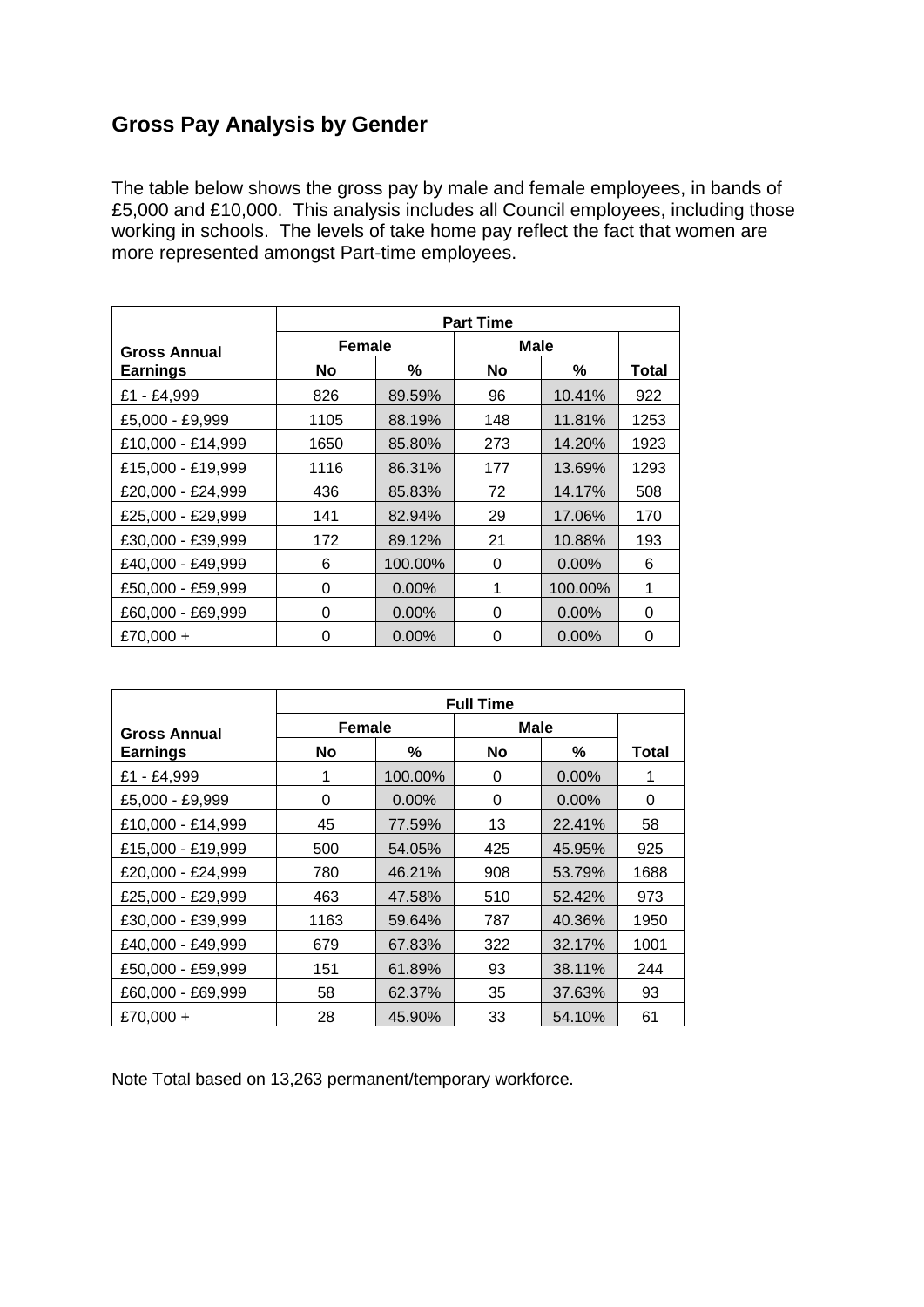## **5 The Council's Permanent/Temporary Workforce - Analysis by Age**

The first table below shows the age distribution of the Council's employees across Directorates and for those employed in schools. The second table shows the age distribution by Directorates:

| <b>Age Group</b> |      | <b>Council (less</b><br>schools) | <b>School Employees</b> |        | <b>Total</b> |        |  |
|------------------|------|----------------------------------|-------------------------|--------|--------------|--------|--|
|                  | No   | %                                | No                      | %      | <b>No</b>    | $\%$   |  |
| 16-24            | 200  | 34.54%                           | 379                     | 65.46% | 579          | 4.37%  |  |
| 25-34            | 1077 | 38.56%                           | 1716                    | 61.44% | 2793         | 21.06% |  |
| 35-44            | 1400 | 41.98%                           | 1935                    | 58.02% | 3335         | 25.15% |  |
| 45-54            | 1872 | 47.80%                           | 2044                    | 52.20% | 3916         | 29.53% |  |
| 55-64            | 1385 | 59.60%                           | 939                     | 40.40% | 2324         | 17.52% |  |
| $65+$            | 184  | 58.23%                           | 132                     | 41.77% | 316          | 2.38%  |  |

|                                         |                | 25-34<br>$16 - 24$ |       |           | $35 - 44$ |      | 45-54  |           | 55-64  |           | $65+$ |     | Total |           |        |
|-----------------------------------------|----------------|--------------------|-------|-----------|-----------|------|--------|-----------|--------|-----------|-------|-----|-------|-----------|--------|
| <b>Directorates</b>                     |                | No.                | %     | <b>No</b> | %         | No   | %      | <b>No</b> | %      | <b>No</b> | %     | No  | %     | <b>No</b> | %      |
| <b>CITY OPERATIONS</b>                  |                | 29                 | 0.22% | 127       | 0.96%     | 183  | .38%   | 315       | 2.38%  | 227       | 1.71% | 33  | 0.25% | 914       | 6.89%  |
| COMMUNITIES HOUSING & CUSTOMER SERVICES |                | 91                 | 0.69% | 358       | 2.70%     | 309  | 2.33%  | 342       | 2.58%  | 249       | 1.88% | -41 | 0.31% | 1390      | 10.48% |
| <b>ECONOMIC DEVELOPMENT</b>             |                | 23                 | 0.17% | 150       | 1.13%     | 228  | .72%   | 354       | 2.67%  | 315       | 2.38% | 52  | 0.39% | 1122      | 8.46%  |
| EDUCATION & LIFELONG                    | Directorate    | 14                 | 0.11% | 105       | 0.79%     | 239  | .80%   | 287       | 2.16%  | 196       | 1.48% | 18  | 0.14% | 859       | 6.48%  |
| <b>LEARNING</b>                         | <b>Schools</b> | 379                | 2.86% | 716       | 12.94%    | 1935 | 14.59% | 2044      | 15.41% | 939       | 7.08% | 132 | 1.00% | 7145      | 53.88% |
| <b>GOVERNANCE &amp; LEGAL SERVICES</b>  |                | 6                  | 0.05% | 27        | 0.20%     | 25   | 0.19%  | 38        | 0.29%  | 23        | 0.17% |     | 0.01% | 120       | 0.90%  |
| <b>RESOURCES</b>                        |                | 19                 | 0.14% | 134       | 1.01%     | 169  | .27%   | 205       | 1.55%  | 87        | 0.66% |     | 0.04% | 619       | 4.67%  |
| <b>SOCIAL SERVICES</b>                  |                | 18                 | 0.14% | 176       | 1.33%     | 247  | .86%   | 330       | 2.49%  | 288       | 2.17% | -34 | 0.26% | 1093      | 8.24%  |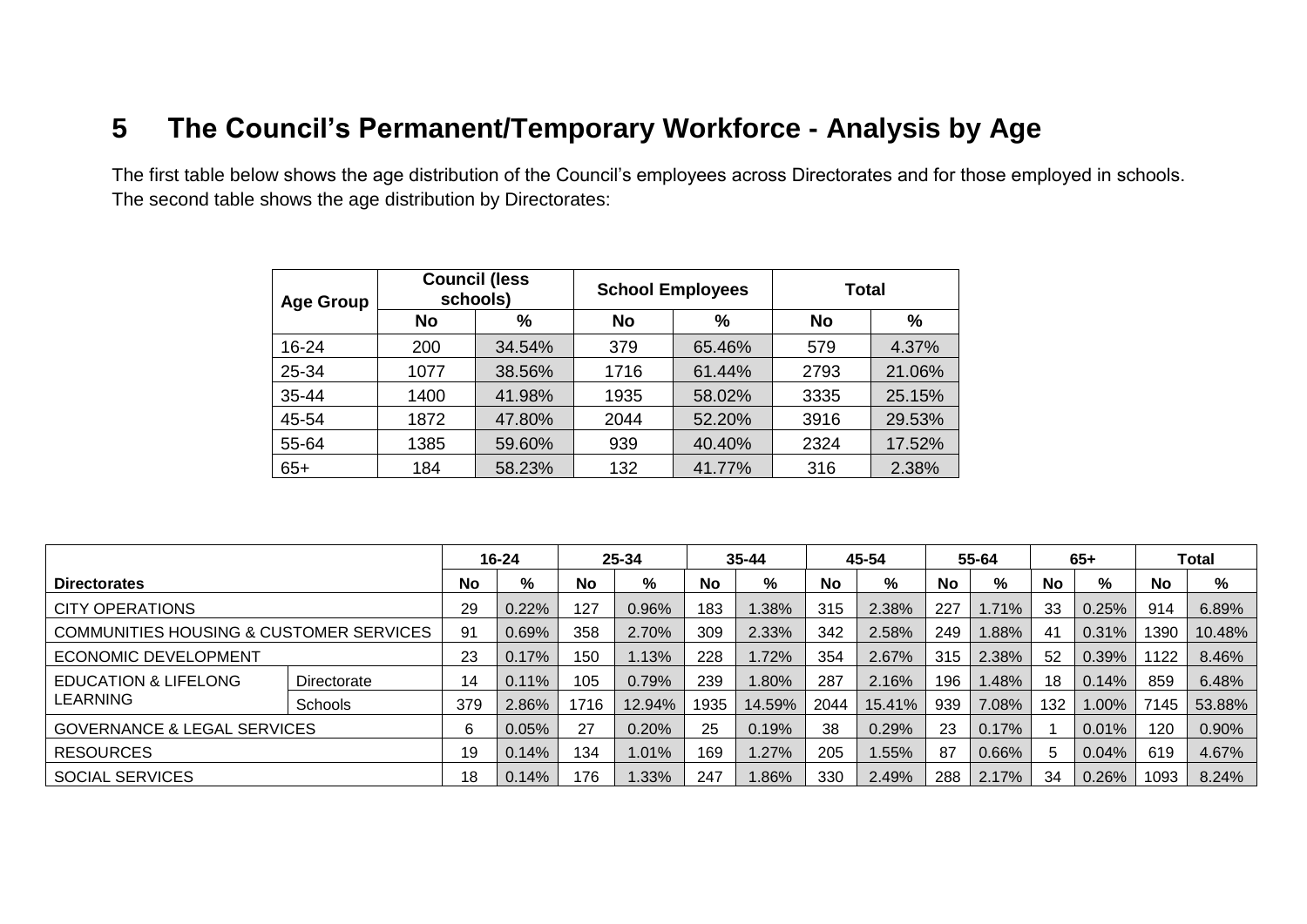# **6 The Council's Permanent/Temporary Workforce – Analysis by Other Protected Characteristics**

### **Disability**

107 of the Council's employees (0.81%) identified as being disabled. 2,322 employees (17.51%) identified as not being disabled, with the remaining 10,834 (81.69%) not disclosing this information.

#### **Gender Reassignment**

4 employees identified as having a Gender Identity other than that which they were assigned at birth. 1,589 employees identified as having the same Gender Identity that they were assigned at birth, five preferred not to say, and the remaining 11,670 did not identify their Gender Identity.

### **Marriage and Civil Partnership**

Employees identified their Marital Status as follows:

|                              | <b>Total</b> |        |  |  |
|------------------------------|--------------|--------|--|--|
| <b>Marital Status</b>        | <b>No</b>    | ℅      |  |  |
| <b>Civil Partner</b>         | 22           | 0.17%  |  |  |
| <b>Dissolved Partnership</b> | 1            | 0.01%  |  |  |
| <b>Divorced</b>              | 220          | 1.66%  |  |  |
| <b>Married</b>               | 1994         | 15.03% |  |  |
| Separated                    | 52           | 0.39%  |  |  |
| Single                       | 783          | 5.90%  |  |  |
| <b>Unmarried Partner</b>     | 268          | 2.02%  |  |  |
| Widowed                      | 20           | 0.15%  |  |  |
| <b>Not Recorded</b>          | 9903         | 74.67% |  |  |

### **Pregnancy and Maternity**

351 employees began Maternity Leave during 2017, with 334 returning from Maternity Leave during the year. 27 employees resigned following Maternity Leave.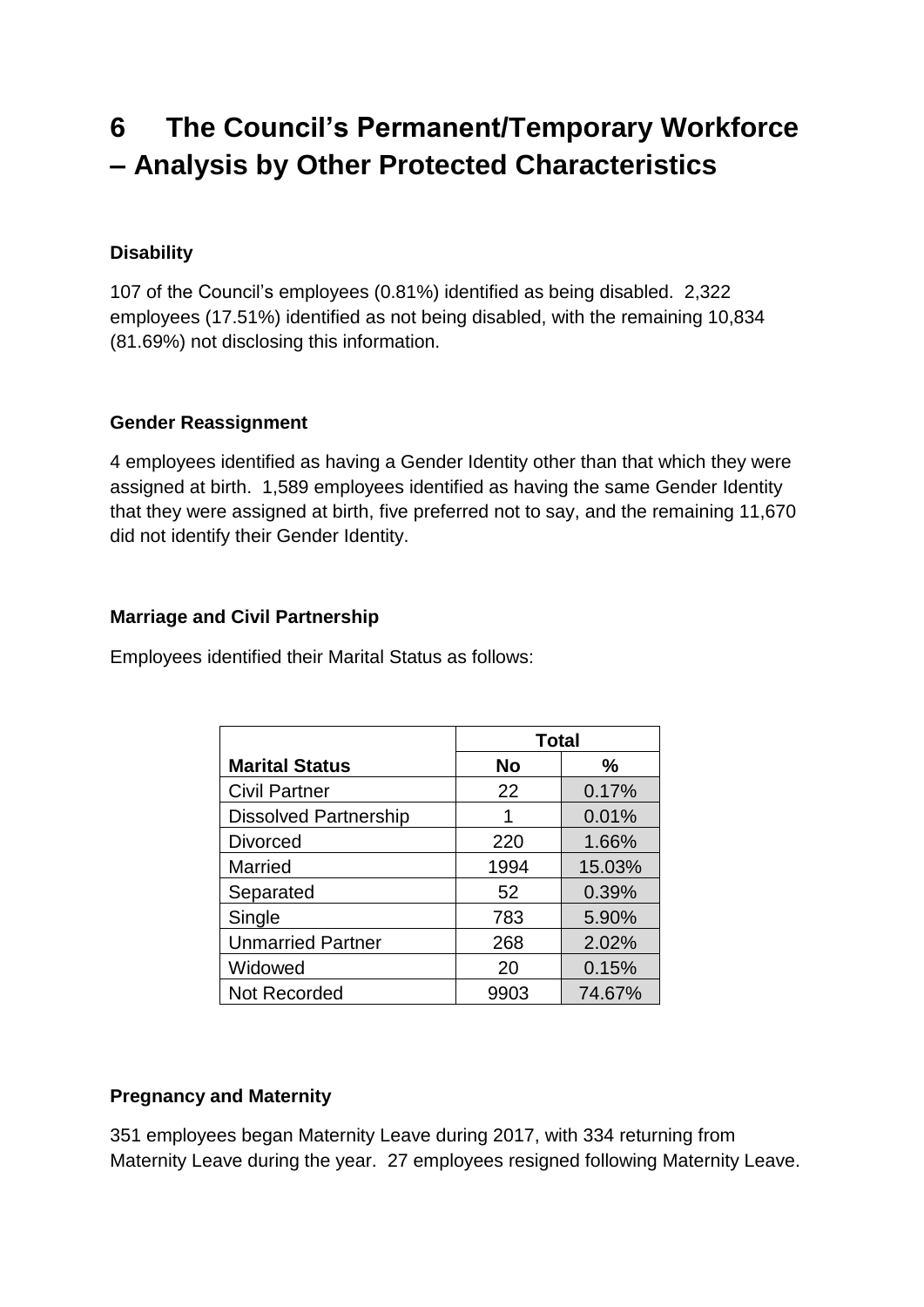4 employees began Adoption Leave, one began Shared Parental Leave, and 151 took Maternity/Paternity Support Leave.

### **Religion or Belief (including lack of belief)**

Employees identified their Religion or Belief (including Lack of Belief) as follows:

|                   | <b>Total</b> |        |  |  |
|-------------------|--------------|--------|--|--|
| <b>Belief</b>     | No           | %      |  |  |
| <b>Buddhist</b>   | 16           | 0.12%  |  |  |
| Christian         | 1325         | 9.99%  |  |  |
| Hindu             | 14           | 0.11%  |  |  |
| Jewish            | 2            | 0.02%  |  |  |
| Muslim            | 81           | 0.61%  |  |  |
| None              | 1135         | 8.56%  |  |  |
| Other             | 116          | 0.87%  |  |  |
| Rastafarian       | 4            | 0.03%  |  |  |
| Sikh              | 8            | 0.06%  |  |  |
| Zoroastrian       | 1            | 0.01%  |  |  |
| Prefer Not To Say | 140          | 1.06%  |  |  |
| Not Recorded      | 10421        | 78.57% |  |  |

### **Sexual Orientation**

Employees identified their Sexual Orientation as follows:

|                           | <b>Total</b> |        |  |  |
|---------------------------|--------------|--------|--|--|
| <b>Sexual Orientation</b> | No           | ℅      |  |  |
| <b>Bisexual</b>           | 19           | 0.14%  |  |  |
| Gay                       | 64           | 0.48%  |  |  |
| Heterosexual              | 2643         | 19.93% |  |  |
| Lesbian                   | 18           | 0.14%  |  |  |
| Other                     | 20           | 0.15%  |  |  |
| Prefer not to say         | 109          | 0.82%  |  |  |
| Not Recorded              | 10390        | 78.34% |  |  |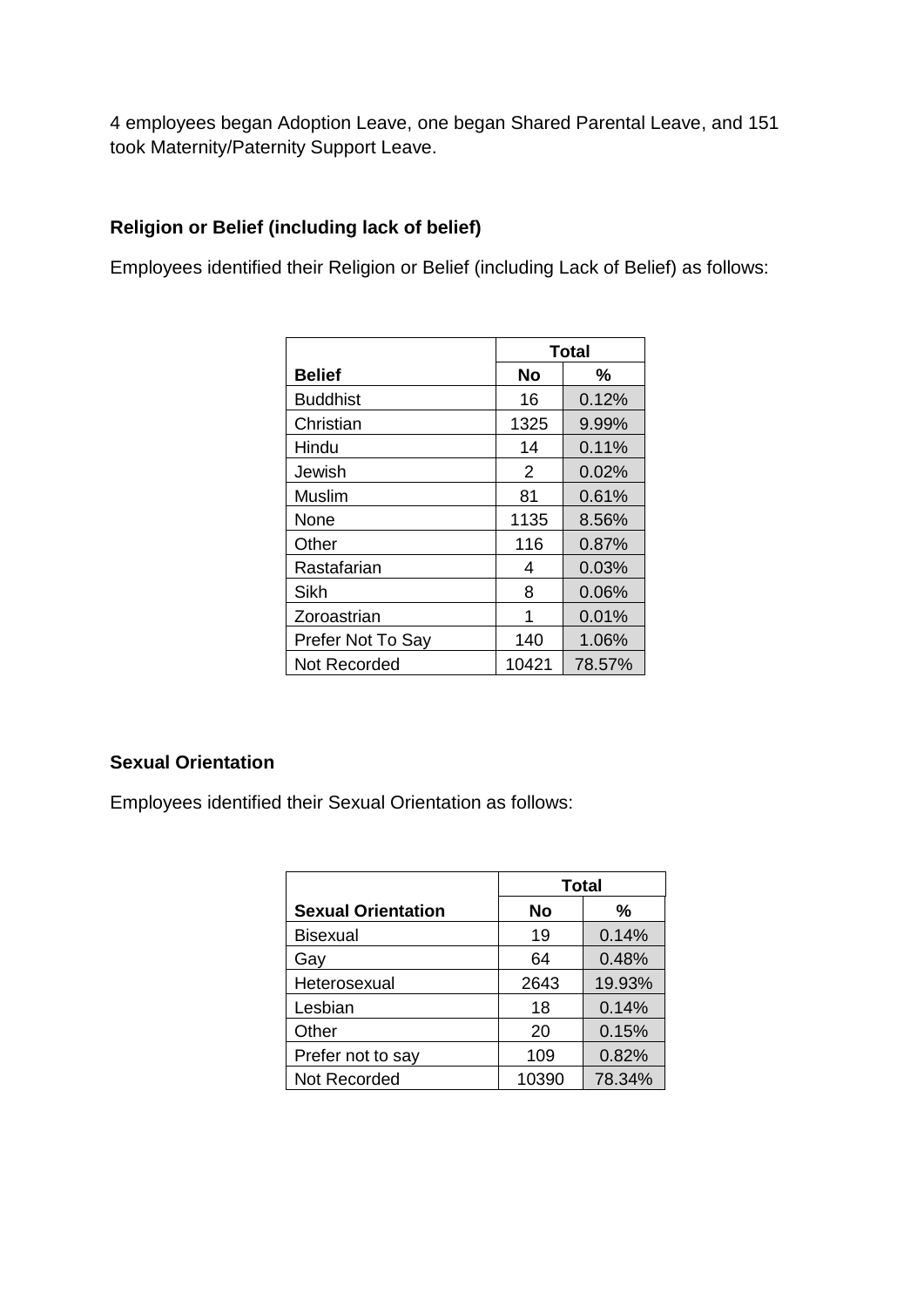# **7 Applicants to the Council by Protected Characteristics**

For the period 1<sup>st</sup> January 2017 to 31<sup>st</sup> December 2017, Cardiff received 6678 applications. The information in the following tables excludes school posts. Applications processed directly by schools are not recorded.

| Age          | <b>No</b> | %      | <b>Disability</b>   | <b>Nos</b> | %      |
|--------------|-----------|--------|---------------------|------------|--------|
| Not Recorded | 502       | 7.52%  | <b>Disabled</b>     | 380        | 5.69%  |
| $16 - 21$    | 276       | 4.13%  | <b>Not Disabled</b> | 6298       | 94.31% |
| 22-26        | 1282      | 19.20% | <b>Total</b>        | 6678       |        |
| 27-33        | 1436      | 21.50% |                     |            |        |
| 34-40        | 1145      | 17.15% |                     |            |        |
| 41-50        | 1104      | 16.53% |                     |            |        |
| $51+$        | 933       | 13.97% |                     |            |        |

| <b>Disability</b> | <b>Nos</b> | %      |
|-------------------|------------|--------|
| <b>Disabled</b>   | 380        | 5.69%  |
| Not Disabled      | 6298       | 94.31% |
| Total             | 6678       |        |

| <b>Racial Group</b>    | <b>No</b> | %      | Gender       | <b>No</b> | %      |
|------------------------|-----------|--------|--------------|-----------|--------|
| Asian                  | 374       | 5.60%  | Not Recorded | 51        | 0.76%  |
| <b>Black</b>           | 394       | 5.90%  | Female       | 3815      | 57.13% |
| Chinese / Far East     | 45        | 0.67%  | Male         | 2812      | 42.11% |
| <b>Mixed Ethnicity</b> | 5         | 0.07%  | <b>Total</b> | 6678      |        |
| Other                  | 0         | 0.00%  |              |           |        |
| White                  | 5577      | 83.51% |              |           |        |
| Not Recorded           | 283       | 4.24%  |              |           |        |
| Total                  | 6678      |        |              |           |        |

| Gender       | No   | %      |
|--------------|------|--------|
| Not Recorded | 51   | 0.76%  |
| Female       | 3815 | 57.13% |
| Male         | 2812 | 42.11% |
| Total        | 6678 |        |

| <b>Religion or Belief/Non Belief</b> | <b>No</b> | %      | <b>Sexual Orientation</b> | <b>No</b> | %      |
|--------------------------------------|-----------|--------|---------------------------|-----------|--------|
| Not Recorded                         | 21        | 0.31%  | Not Recorded              | 44        | 0.66%  |
| <b>Buddhist</b>                      | 50        | 0.75%  | <b>Bisexual</b>           | 104       | 1.56%  |
| Christian                            | 2349      | 35.18% | Gay                       | 175       | 2.62%  |
| Hindu                                | 68        | 1.02%  | Heterosexual              | 5945      | 89.02% |
| Jain                                 | 4         | 0.06%  | Lesbian                   | 67        | 1.00%  |
| Jewish                               | 4         | 0.06%  | Other                     | 47        | 0.70%  |
| <b>Muslim</b>                        | 427       | 6.39%  | Prefer not to say         | 296       | 4.43%  |
| None                                 | 3257      | 48.77% | <b>Total</b>              | 6678      |        |
| Other                                | 174       | 2.61%  |                           |           |        |
| Prefer Not To Say                    | 299       | 4.48%  |                           |           |        |
| <b>Sikh</b>                          | 25        | 0.37%  |                           |           |        |

| <b>Sexual Orientation</b> | No   | %      |
|---------------------------|------|--------|
| Not Recorded              | 44   | 0.66%  |
| <b>Bisexual</b>           | 104  | 1.56%  |
| Gay                       | 175  | 2.62%  |
| Heterosexual              | 5945 | 89.02% |
| Lesbian                   | 67   | 1.00%  |
| Other                     | 47   | 0.70%  |
| Prefer not to say         | 296  | 4.43%  |
| Total                     | 6678 |        |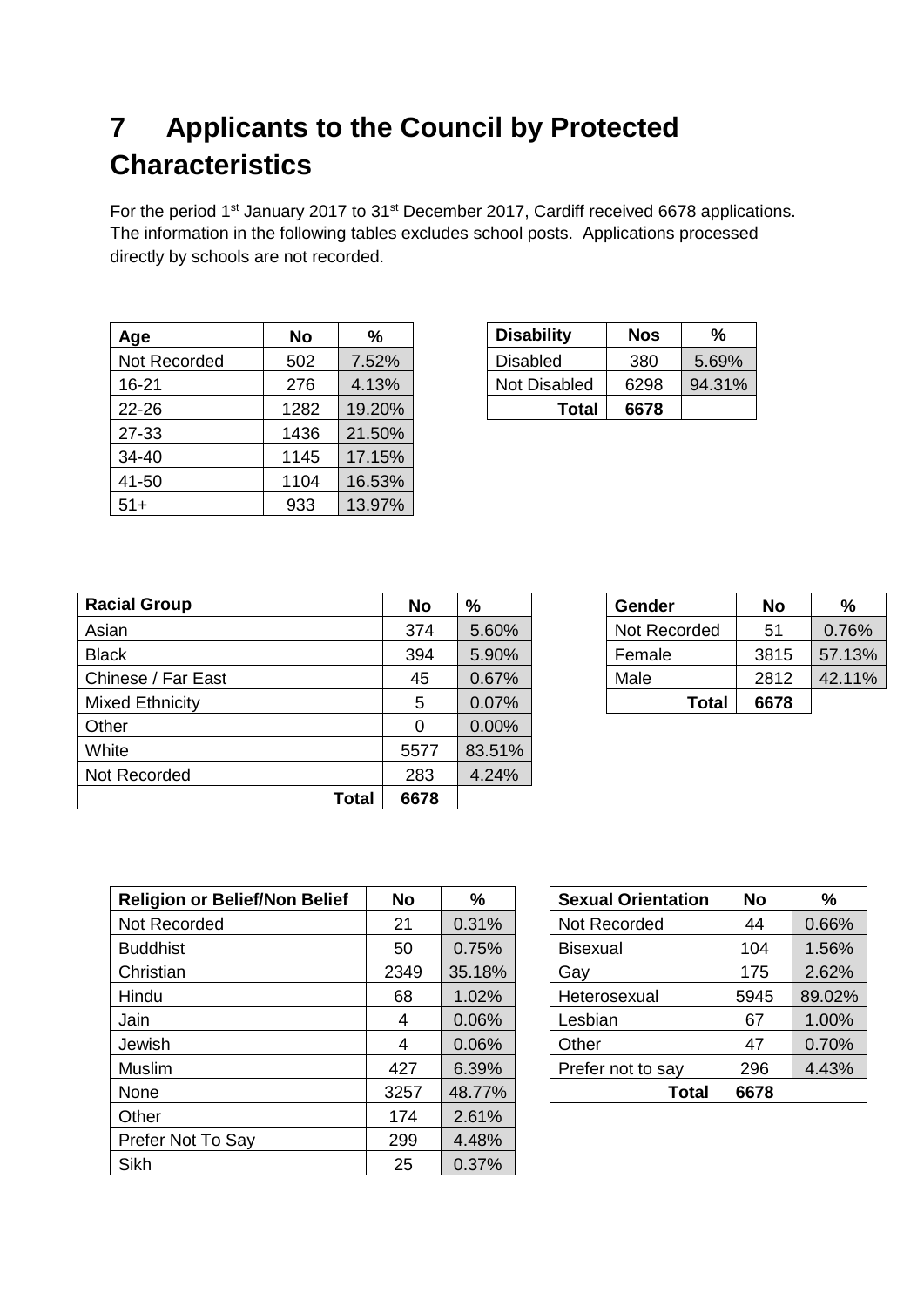**Total 6678**

# **8 Training by Protected Characteristics**

For the period 1<sup>st</sup> January 2017 to 31<sup>st</sup> December 2017, 12566 training requests were submitted. The information in the following tables does not include school employees as training records are held by individual schools, not the Council.

#### **By Age**

|                              |           | Age   |           |       |       |       |              |  |  |  |  |  |  |
|------------------------------|-----------|-------|-----------|-------|-------|-------|--------------|--|--|--|--|--|--|
| Training                     | $16 - 24$ | 25-34 | $35 - 44$ | 45-54 | 55-64 | $65+$ | <b>Total</b> |  |  |  |  |  |  |
| <b>All Training Requests</b> | 370       | 2551  | 2943      | 3793  | 2662  | 247   | 12566        |  |  |  |  |  |  |
| Approved                     | 309       | 2150  | 2483      | 3176  | 2288  | 216   | 10622        |  |  |  |  |  |  |

|                              | Age    |        |           |        |        |        |  |  |  |  |  |
|------------------------------|--------|--------|-----------|--------|--------|--------|--|--|--|--|--|
| Training                     | 16-24  | 25-34  | $35 - 44$ | 45-54  | 55-64  | $65+$  |  |  |  |  |  |
| <b>All Training Requests</b> | 2.94%  | 20.30% | 23.42%    | 30.18% | 21.18% | 1.97%  |  |  |  |  |  |
| Approved                     | 83.51% | 84.28% | 84.37%    | 83.73% | 85.95% | 87.45% |  |  |  |  |  |

#### **By Racial Group**

|                          | <b>Racial Group</b> |              |                                 |                                  |       |                                     |                       |                |                   |                         |                        |              |
|--------------------------|---------------------|--------------|---------------------------------|----------------------------------|-------|-------------------------------------|-----------------------|----------------|-------------------|-------------------------|------------------------|--------------|
| <b>Training</b>          | Asian               | <b>Black</b> | <b>Chinese</b><br>′ Far<br>East | <b>Mixed</b><br><b>Ethnicity</b> | Other | White<br>Gypsy/<br><b>Traveller</b> | White<br><b>Irish</b> | White<br>Other | White<br>European | White<br><b>British</b> | <b>Not</b><br>Recorded | <b>Total</b> |
| All Training<br>Requests | 240                 | 277          | 48                              | 241                              | 38    | 0                                   | 132                   | 75             | 177               | 10718                   | 620                    | 12566        |
| Approved                 | 192                 | 241          | 44                              | 207                              | 32    | 0                                   | 111                   | 67             | 152               | 9043                    | 533                    | 10622        |

|                 |             | <b>Racial Group</b> |                                 |                           |       |                                     |                       |                |                   |                         |                        |  |  |
|-----------------|-------------|---------------------|---------------------------------|---------------------------|-------|-------------------------------------|-----------------------|----------------|-------------------|-------------------------|------------------------|--|--|
| <b>Training</b> | Asian       | <b>Black</b>        | <b>Chinese</b><br>/ Far<br>East | Mixed<br><b>Ethnicity</b> | Other | White<br>Gypsy/<br><b>Traveller</b> | White<br><b>Irish</b> | White<br>Other | White<br>European | White<br><b>British</b> | <b>Not</b><br>Recorded |  |  |
| All Training    |             |                     |                                 |                           | 0.30  |                                     |                       |                |                   |                         |                        |  |  |
| Requests        | <b>.91%</b> | 2.20%               | 0.38%                           | 1.92%                     | %     | $0.00\%$                            | 1.05%                 | 0.60%          | 1.41%             | 85.29%                  | 4.93%                  |  |  |
|                 |             |                     |                                 |                           | 0.30  |                                     |                       |                |                   |                         |                        |  |  |
| Approved        | .81%        | 2.27%               | 0.41%                           | l.95%                     | %     | $0.00\%$                            | .05%                  | 0.63%          | 1.43%             | 85.13%                  | 5.02%                  |  |  |

| <b>By Gender</b>             |               |             |                               | <b>Gender</b> |             |                               |        |  |  |  |
|------------------------------|---------------|-------------|-------------------------------|---------------|-------------|-------------------------------|--------|--|--|--|
|                              | %<br>No       |             |                               |               |             |                               |        |  |  |  |
| <b>Training</b>              | <b>Female</b> | <b>Male</b> | <b>Not</b><br><b>Recorded</b> | <b>Female</b> | <b>Male</b> | <b>Not</b><br><b>Recorded</b> |        |  |  |  |
|                              |               |             |                               | Total         |             |                               |        |  |  |  |
| <b>All Training Requests</b> | 8632          | 3920        | 14                            | 12566         | 68.69%      | 31.20%                        | 0.11%  |  |  |  |
| Approved                     | 7271          | 3340        | 11                            | 10622         | 84.23%      | 85.20%                        | 78.57% |  |  |  |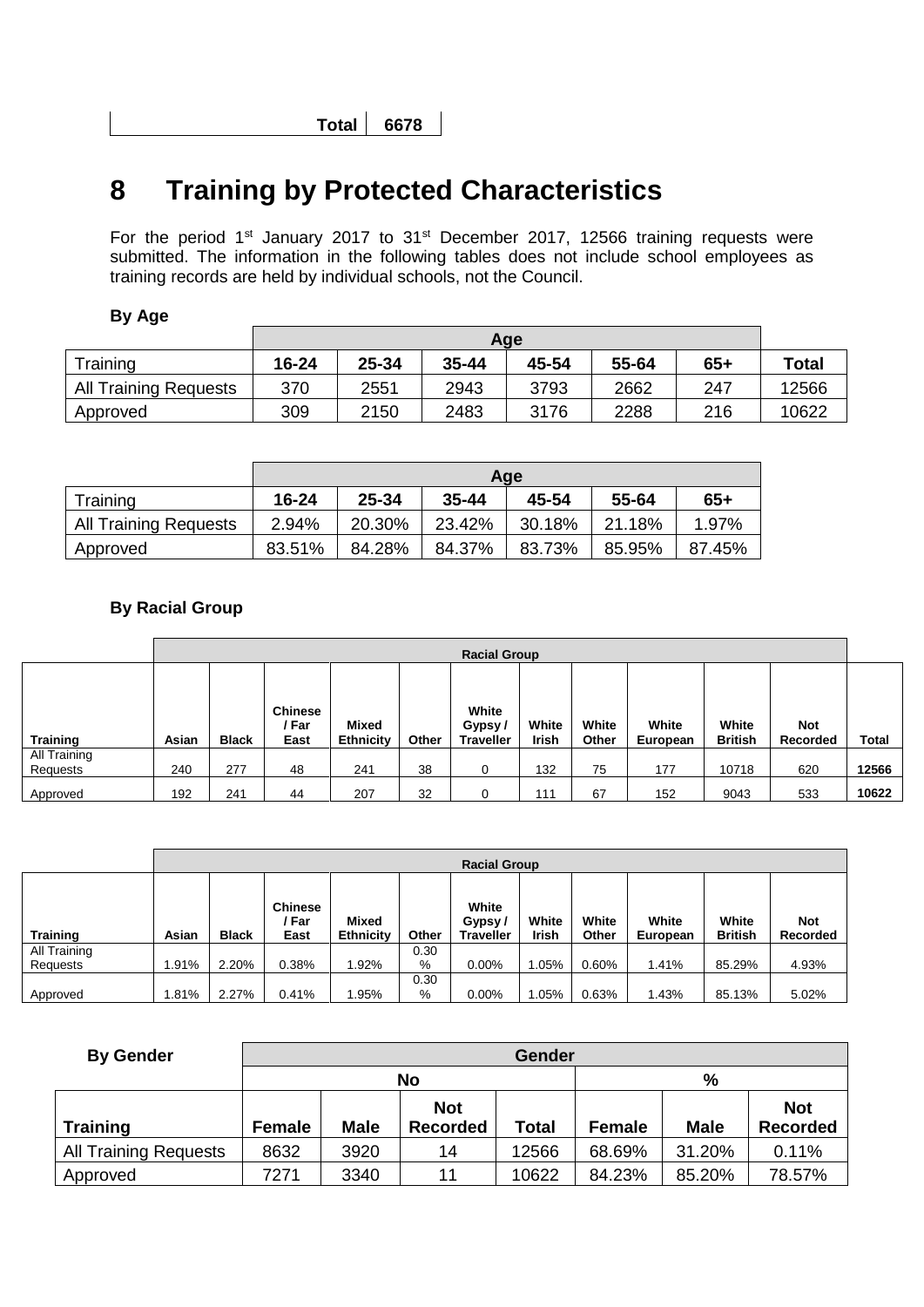Levels of data on training application by Disability, Marriage and Civil Partnership, Religion or Belief, or Sexual Orientation do not permit significant analysis.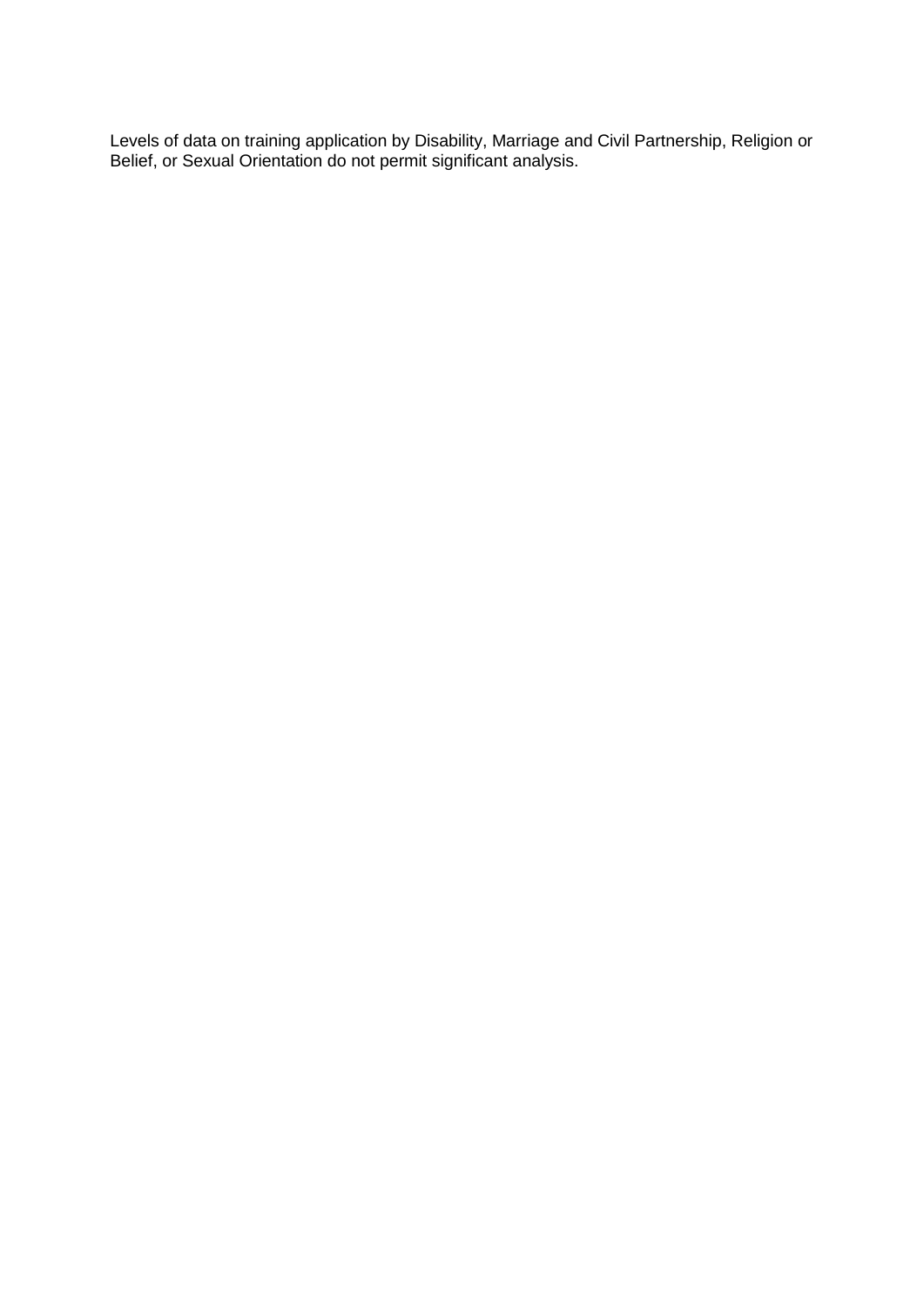# **9 Disciplinary Information by Protected Characteristics**

The disciplinary information is for Council based employees and excludes school employees and is for period 1<sup>st</sup> January 2017 to 31<sup>st</sup> December 2017.

#### **By Age**

|                              |           |        | <b>Age Range</b> |        |        |       |              |
|------------------------------|-----------|--------|------------------|--------|--------|-------|--------------|
| <b>Disciplinary Outcome</b>  | $16 - 24$ | 25-34  | $35 - 44$        | 45-54  | 55-64  | $65+$ | <b>Total</b> |
| Informal                     | 0         | 3      | 8                | 9      | 4      | 0     | 24           |
| No Action                    | 0         |        | 0                | 2      | າ      |       | 6            |
| Verbal Warning               | 0         |        | $\overline{2}$   | 4      |        |       | 15           |
| <b>Written Warning</b>       | 0         | 6      |                  | 6      | 5      |       | 25           |
| <b>Final Written Warning</b> | 0         | 4      | 4                | 2      |        | 0     |              |
| Dismissal - Without Notice   | ი         | 0      | 2                | 3      |        | 0     |              |
| Total                        | 0         | 15     | 23               | 26     | 19     | 3     | 86           |
|                              | $0.00\%$  | 17.44% | 26.74%           | 30.23% | 22.09% | 3.49% |              |

### **By Racial Group**

|                                       |                | <b>Racial Group</b> |                                 |                           |          |                                     |                       |                |                   |                         |                        |       |
|---------------------------------------|----------------|---------------------|---------------------------------|---------------------------|----------|-------------------------------------|-----------------------|----------------|-------------------|-------------------------|------------------------|-------|
| <b>Disciplinary</b><br><b>Outcome</b> | Asian          | <b>Black</b>        | <b>Chinese</b><br>' Far<br>East | Mixed<br><b>Ethnicity</b> | Other    | White<br>Gypsy/<br><b>Traveller</b> | White<br><b>Irish</b> | White<br>Other | White<br>European | White<br><b>British</b> | <b>Not</b><br>Recorded | Total |
| Dismissal - Without<br>Notice         | 0              | 3                   | 0                               | 0                         | 0        | 0                                   | 0                     | 0              | 0                 |                         |                        | 5     |
| <b>Final Written</b><br>Warning       |                | $\mathbf 0$         | $\Omega$                        | 0                         | 0        | 0                                   | $\Omega$              | 0              | $\Omega$          | 7                       | 3                      | 11    |
| Informal Stage                        |                | $\mathbf 0$         | $\Omega$                        | 0                         | $\Omega$ | 0                                   | $\Omega$              | 0              | 0                 | 19                      | 4                      | 24    |
| No Action                             | $\overline{2}$ |                     | 0                               | $\mathbf 0$               | 0        | 0                                   | $\Omega$              | 0              | 0                 | 3                       | 0                      | 6     |
| Verbal Warning                        | $\mathbf 0$    |                     | $\Omega$                        |                           | 0        | 0                                   | $\Omega$              | 0              | 0                 | 13                      | 0                      | 15    |
| <b>Written Warning</b>                |                |                     | $\Omega$                        | 0                         | 0        | 0                                   | $\Omega$              | 0              | 0                 | 21                      | 2                      | 25    |
| Total                                 | 5              | 6                   | 0                               |                           | 0        | 0                                   | 0                     | 0              | 0                 | 64                      | 10                     | 86    |
|                                       | 5.81%          | 6.98%               | $0.00\%$                        | 1.16%                     | $0.00\%$ | $0.00\%$                            | 0.00%                 | 0.00%          | 0.00%             | 74.42%                  | 11.63%                 |       |

#### **By Gender**

|                              | <b>Gender</b> |             |              |
|------------------------------|---------------|-------------|--------------|
| <b>Disciplinary Outcome</b>  | <b>Female</b> | <b>Male</b> | <b>Total</b> |
| Dismissal - Without Notice   |               |             | 5            |
| <b>Final Written Warning</b> | 2             | 9           | 11           |
| Informal Stage               | 8             | 16          | 24           |
| No Action                    | 3             | 3           | 6            |
| Verbal Warning               | 3             | 12          | 15           |
| <b>Written Warning</b>       | 8             | 17          | 25           |
| <b>Total</b>                 | 25            | 61          | 86           |
|                              | 29.07%        | 70.93%      |              |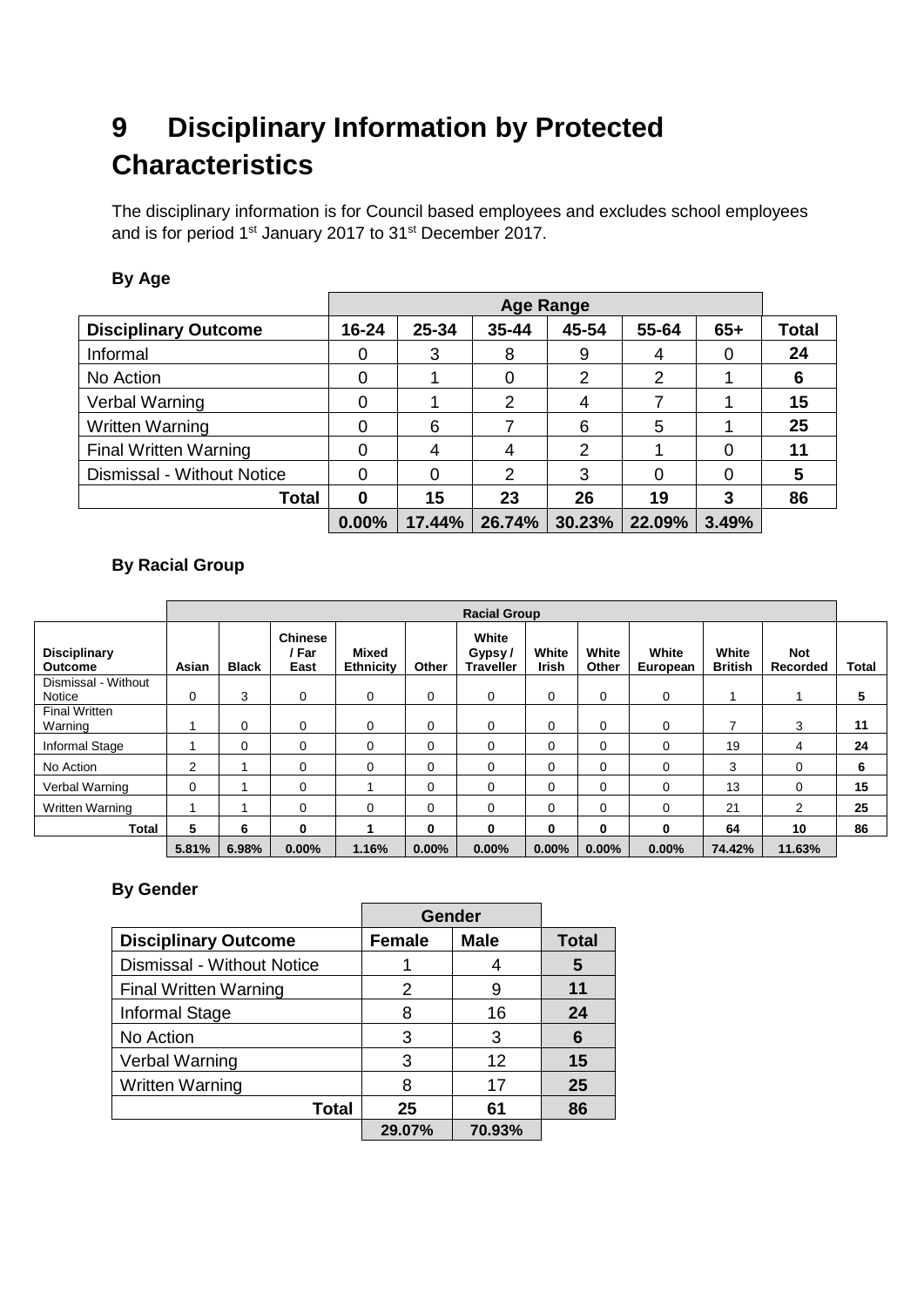Levels of data on disciplinary procedures by Disability, Marriage and Civil Partnership, Religion or Belief, or Sexual Orientation do not permit significant analysis.

## **10 Leaver Information by Protected Characteristics**

For the period 1<sup>st</sup> January 2017 to 31<sup>st</sup> December 2017, there were 1808 leavers. The information in the following tables includes all council leavers which includes schools.

| By Age                      |           |          |           | <b>Age Range</b> |        |       |              |
|-----------------------------|-----------|----------|-----------|------------------|--------|-------|--------------|
| <b>Leaver Reason</b>        | $16 - 24$ | 25-34    | $35 - 44$ | 45-54            | 55-64  | $65+$ | <b>Total</b> |
| Redundancy                  | 0         | 8        | 5         | 14               | 12     | 2     | 41           |
| <b>Voluntary Redundancy</b> | 0         | 2        | 5         | 5                | 43     | 2     | 57           |
| Termination/Dismissal       | 17        | 35       | 52        | 66               | 55     | 17    | 242          |
| <b>TUPE Transfer</b>        | 0         | 4        |           |                  | 9      | 3     | 30           |
| Death in Service            | 0         | $\Omega$ | $\Omega$  | $\Omega$         | 4      | 2     | 6            |
| End of Contract             | 59        | 90       | 42        | 33               | 10     | 2     | 236          |
| Resignation                 | 97        | 324      | 290       | 216              | 112    | 39    | 1078         |
| Retirement                  | 0         | $\Omega$ | 0         | 0                | 85     | 33    | 118          |
| <b>Total</b>                | 173       | 463      | 401       | 341              | 330    | 100   | 1808         |
|                             | 9.57%     | 25.61%   | 22.18%    | 18.86%           | 18.25% | 5.53% |              |

#### **By Racial Group**

|                            |             | <b>Racial Group</b> |                                 |                           |       |                                     |                |                |                   |                         |                               |       |  |
|----------------------------|-------------|---------------------|---------------------------------|---------------------------|-------|-------------------------------------|----------------|----------------|-------------------|-------------------------|-------------------------------|-------|--|
| <b>Leaver Reason</b>       | Asian       | <b>Black</b>        | <b>Chinese</b><br>/ Far<br>East | Mixed<br><b>Ethnicity</b> | Other | White<br>Gypsy/<br><b>Traveller</b> | White<br>Irish | White<br>Other | White<br>European | White<br><b>British</b> | <b>Not</b><br><b>Recorded</b> | Total |  |
| Redundancy                 | 0           | 0                   | $\mathbf 0$                     | 1                         | 0     | $\mathbf 0$                         | 0              |                | $\mathbf 0$       | 34                      | 5                             | 41    |  |
| <b>Voluntary Severance</b> | 0           | 0                   | 0                               | 0                         |       | 0                                   | 0              | 0              | 0                 | 53                      | 3                             | 57    |  |
| Termination/Dismissal      | 4           | 5                   | 0                               | $\overline{2}$            |       | $\Omega$                            | 1              | $\mathbf 0$    | 4                 | 191                     | 34                            | 242   |  |
| <b>TUPE Transfer</b>       | 0           |                     | $\Omega$                        | 2                         | 0     | $\Omega$                            | 0              | 0              | 0                 | 20                      | 7                             | 30    |  |
| Death in Service           | $\mathbf 0$ | 0                   | $\Omega$                        | $\mathbf 0$               | 0     | $\Omega$                            | 0              | $\mathbf 0$    | 0                 | 6                       | $\mathbf 0$                   | 6     |  |
| End of Contract            | 3           | 3                   | $\overline{2}$                  | 6                         | 2     | $\Omega$                            | 0              | 3              | 14                | 190                     | 13                            | 236   |  |
| Resignation                | 36          | 42                  | 0                               | 20                        | 6     |                                     | 5              | $\overline{7}$ | 29                | 842                     | 90                            | 1078  |  |
| Retirement                 | 1           |                     | 0                               | 1                         | 0     | 0                                   | 3              | $\mathbf 0$    |                   | 100                     | 11                            | 118   |  |
| Total                      | 44          | 52                  | $\mathbf{2}$                    | 32                        | 10    | 1                                   | 9              | 11             | 48                | 1436                    | 163                           | 209   |  |
|                            | 21.05%      | 24.88%              | 0.96%                           | 15.31%                    | 4.78% | 0.48%                               | 4.31%          | 5.26%          | 22.97%            | 687.08%                 | 77.99%                        |       |  |

| <b>By Gender</b>             |               |      |              |
|------------------------------|---------------|------|--------------|
|                              | <b>GENDER</b> |      |              |
| <b>Leaver Reason</b>         | <b>Female</b> | Male | <b>Total</b> |
| Redundancy                   | 32            |      | 41           |
| <b>Voluntary Redundancy</b>  | 34            | 23   | 57           |
| <b>Termination/Dismissal</b> | 171           | 71   | 242          |
| <b>TUPE Transfer</b>         | 19            | 11   | 30           |
| Death in Service             |               |      | 6            |